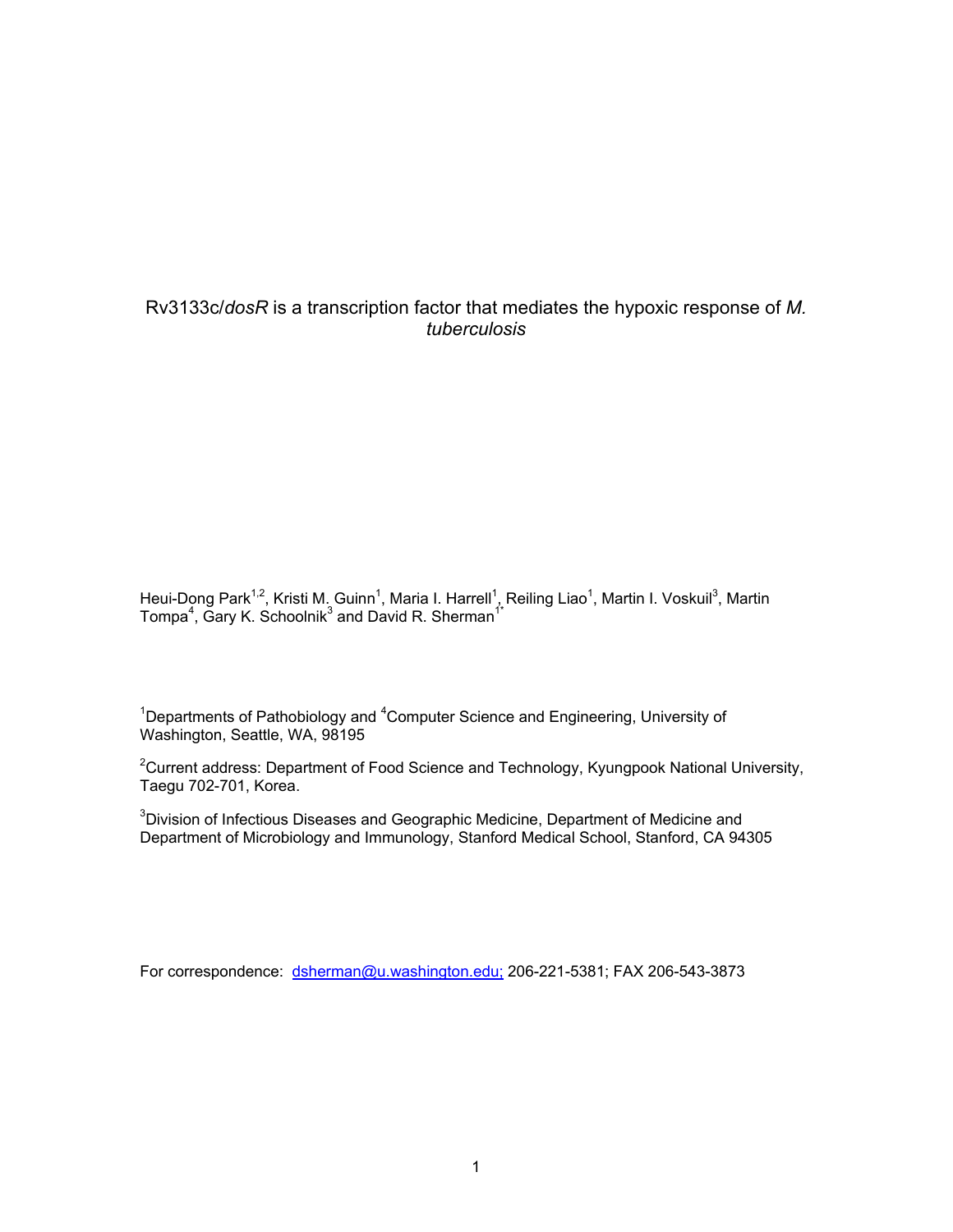## **Summary**

Unlike many pathogens that are overtly harmful to their hosts, *Mycobacterium tuberculosis* can persist for years within humans in a clinically latent state. Latency is often linked to hypoxic conditions within the host. Among *M. tuberculosis* genes induced by hypoxia is a putative transcription factor, Rv3133c/DosR. We performed targeted disruption of this locus followed by transcriptome analysis of wild-type and mutant bacilli. Nearly all the genes powerfully regulated by hypoxia require Rv3133c/DosR for their induction. Computer analysis identified a consensus motif, a variant of which is located upstream of nearly all *M. tuberculosis* genes rapidly induced by hypoxia. Further, Rv3133c/DosR binds to the two copies of this motif upstream of the hypoxic response gene alpha-crystallin. Mutations within the binding sites abolish both Rv3133c/DosR binding as well as hypoxic induction of a downstream reporter gene. Also, mutation experiments with Rv3133c/DosR confirmed sequence-based predictions that the C-terminus is responsible for DNA binding and that the aspartate at position 54 is essential for function. Together these results demonstrate that Rv3133c/DosR is a transcription factor of the two-component response regulator class, and that it is the primary mediator of a hypoxic signal within *M. tuberculosis*.

### **Introduction**

Tuberculosis is a global health emergency of staggering proportions. Worldwide, *Mycobacterium tuberculosis* (MTB) causes about 8 million new infections and two million deaths each year (Bloom and Small, 1998; Dye *et al.*, 1999). The remarkable success of MTB as a pathogen is closely associated with its ability to persist in humans for extended periods without causing disease. It is estimated that one-third of the world population, or about 1.9 billion people, harbors latent MTB infections (Dye *et al.*, 1999; Enarson and Murray, 1996), which can last for years or decades (Manabe and Bishai, 2000). This enormous reservoir of latent disease greatly complicates efforts at tuberculosis control.

Despite significant effort in recent years, progress has been slow in understanding the natural history of latent tuberculosis and reactivation (Parrish *et al.*, 1998). Important unresolved questions include the metabolic state of bacilli during latency, the role that metabolically dampened MTB may play in lengthening the time necessary for effective chemotherapy, and the nature of the bacterial genetic program and host responses that underlie long-term persistence. The failure of bacteria to increase in numbers during latency, the lack of clinical sequelae and the enhanced resistance of latent TB to chemotherapy argue that the bacilli may be metabolically dormant (Gangadharam, 1995; Gupta and Katoch, 1997; Hu *et al.*, 1998; Michele *et al.*, 1999; Mitchison, 1992; Wayne and Sramek, 1994). However, there is no direct evidence from the genome (Cole *et al.*, 1998) or the laboratory (McCune *et al.*, 1966; Parrish *et al.*, 1998; Robertson, 1933) that MTB is capable of a truly dormant, spore-like state. In addition, chemotherapy can reduce the rate of reactivation in persons with latent TB (Comstock and Woolpert, 1972; Comstock *et al.*, 1979), and immunotherapy can protect against reactivation in mice (Lowrie *et al.*, 1999). It is hard to see how these therapies would have any effect in the complete absence of mycobacterial metabolism.

Oxygen tension is one factor frequently associated with the establishment and maintenance of latent TB (Wayne and Sohaskey, 2001). *In vivo*, the number of bacilli in a lesion generally correlates well with the degree of oxygenation (Canetti, 1955), suggesting that  $O<sub>2</sub>$  supply may limit MTB growth during infections. Also, inhibition of MTB growth *in vivo* is associated with formation of hard, fibrous, hypoxic granulomas (Dannenberg, 1993; Yeager *et al.*, 1996). Replication of MTB requires oxygen, but bacilli show a remarkable ability to survive for years without oxygen *in vitro* (Canetti, 1955; Corper and Cohn, 1933). MTB maintained under anaerobic conditions *in vitro* lose their acid-fast character (Gillespie *et al.*, 1986) and some human studies (Parrish *et al.*, 1998) have associated latent TB with tubercle bacilli that were no longer acid-fast.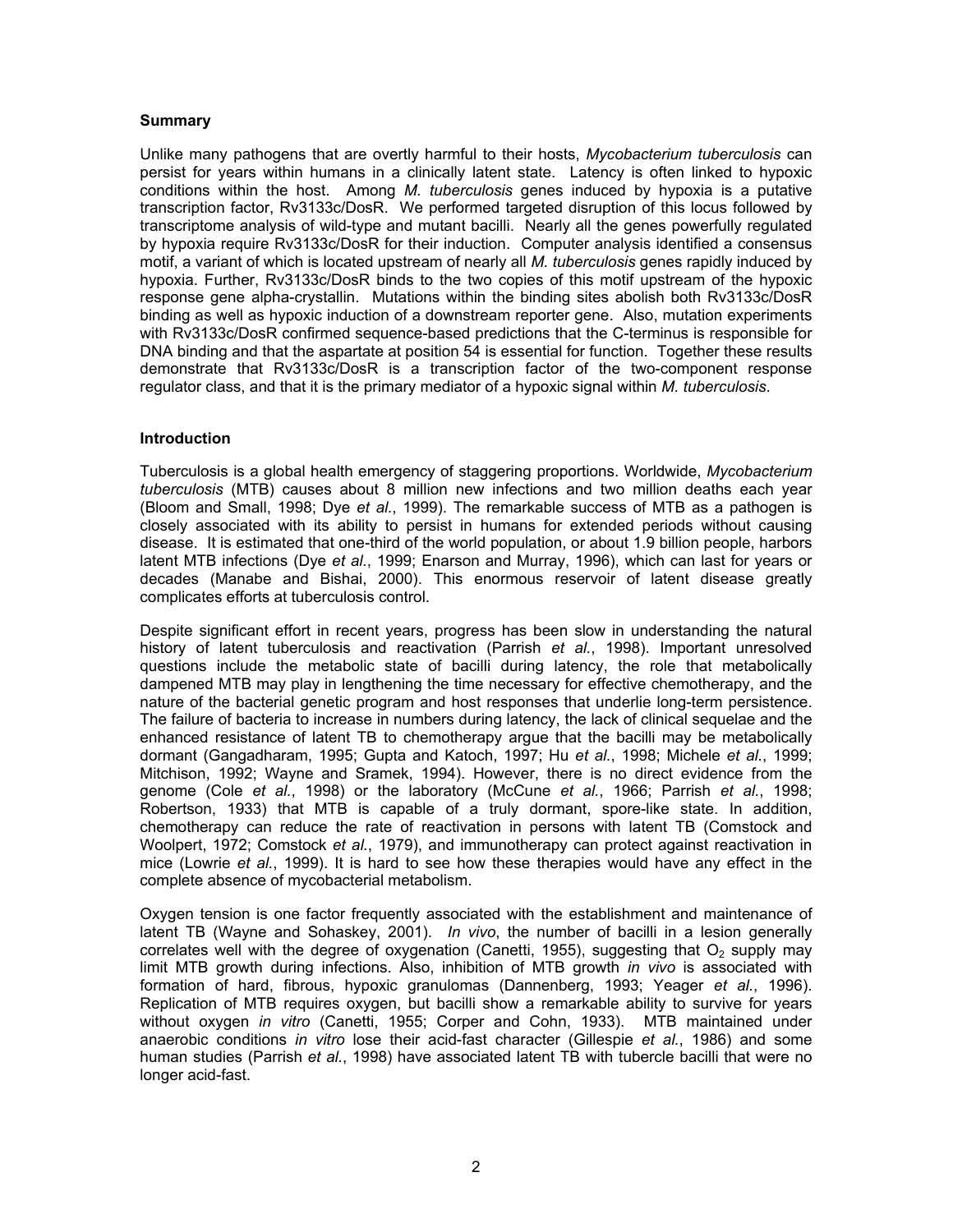Based on these observations, Wayne has pioneered use of hypoxic culture conditions to generate non-replicating persistent bacilli *in vitro* as a model for latency (Wayne and Diaz, 1967; Wayne and Sramek, 1994; Wayne and Hayes, 1996)*.* Variants of this model have been used to identify MTB genes potentially important for development or maintenance of the latent state (Hu *et al.*, 1999; Imboden and Schoolnik, 1998; Lim *et al.*, 1999; Yuan *et al.*, 1998). One such gene is *acr* (also known as *hspX*, Rv2031), which encodes alpha-crystallin. MTB Acr is a dominant antigen *in vivo*, recognized by most TB patient sera (Lee *et al.*, 1992; Verbon *et al.*, 1992). Acr is a member of the small heat shock protein family that forms high MW aggregates and has chaperone activity *in vitro* (Yuan *et al.*, 1996). Under hypoxic conditions, Acr expression is dramatically and rapidly increased (Florczyk *et al.*, 2001; Manabe *et al.*, 1999; Sherman *et al.*, 2001; Yuan *et al.*, 1996; Yuan *et al.*, 1998).

We have exploited the powerful regulation of Acr under reduced  $O<sub>2</sub>$  tension to provide insight into the nature of the genetic program by which MTB adapts to potentially hypoxic microenvironments within the host. Previously we described the subset of MTB genes (including *acr*) that respond rapidly to hypoxia and demonstrated that the MTB protein Rv3133c is required for hypoxic induction of *acr* (Sherman *et al.*, 2001). Recently it was demonstrated that long-term hypoxic survival of *M. bovis* BCG required Rv3133c, which was named DosR for dormancy survival regulator (Boon and Dick, 2002). The DosR sequence shows homology to transcription factors of the two-component response regulator class, allowing us to make and test several hypotheses about the behavior of this protein. Here, we define a sequence motif to which DosR binds. Transcriptome analysis of wild-type and DosR-mutant MTB strains indicates that this protein is needed to induce nearly all of the MTB genes that respond powerfully to a hypoxic signal. We show that DosR binds to motif sequences upstream of the *acr* coding region, and that binding is necessary but not sufficient for hypoxic gene induction. We conclude that Rv3133c/DosR is the primary transcription factor to mediate the genetic response to reduced oxygen tension in MTB.

### **Results**

### *Microarray analysis defines the DosR regulon*

We have previously demonstrated that the initial hypoxic response of MTB involves 47 induced genes and results in growth arrest (Sherman *et al.*, 2001). Recently we showed that exposure to low levels of nitric oxide (NO) also produces growth arrest and that the same set of MTB genes is induced by both NO and hypoxia (Voskuil, submitted). Coordinate expression following multiple stimuli suggests that these genes may comprise a regulon under control of a common transcription factor. Our previous work demonstrated that induction of the hypoxic response gene *acr* depends upon expression of the putative two-component response regulator DosR (Sherman *et al.*, 2001). To investigate its role in expression of other genes, we targeted DosR for deletion from the mycobacterial chromosome. Using a two-step method and *sacB*/sucrose counterselection (Parish and Stoker, 2000; Pelicic *et al.*, 1996), we have generated a strain of H37Rv in which DosR has been replaced by a kanamycin-resistance determinant. This deletion (bp 3499282 to bp 3499933 of the H37Rv genome) extends from 18 bp upstream of the putative translation start site to 17 bp upstream of the putative stop codon. Successful gene replacement was confirmed both by site-specific PCR and by Southern blot (data not shown).

To test the role of DosR in the hypoxic response, we performed whole-genome expression profiling on wild-type H37Rv and mutant H37Rv:∆*dosR*::*kan* (∆*dosR*::*kan*) under both normoxic (normal oxygen) and hypoxic conditions *in vitro*. Whole-genome microarray technology provides a robust tool to assess expression of many genes simultaneously (DeRisi *et al.*, 1997). The MTB microarray has provided a powerful way to monitor genome-wide changes in MTB gene expression in response to the drug isoniazid (Wilson *et al.*, 1999), to study regulatory mutants (Kaushal *et al.*, 2002; Manganelli *et al.*, 2001; Manganelli *et al.*, 2002; Rodriguez *et al.*, 2002), and to assess the effects of environmental perturbations (Betts *et al.*, 2002; Fisher *et al.*, 2002; Sherman *et al.*, 2001). To determine if genes in addition to *acr* are under control of DosR, MTB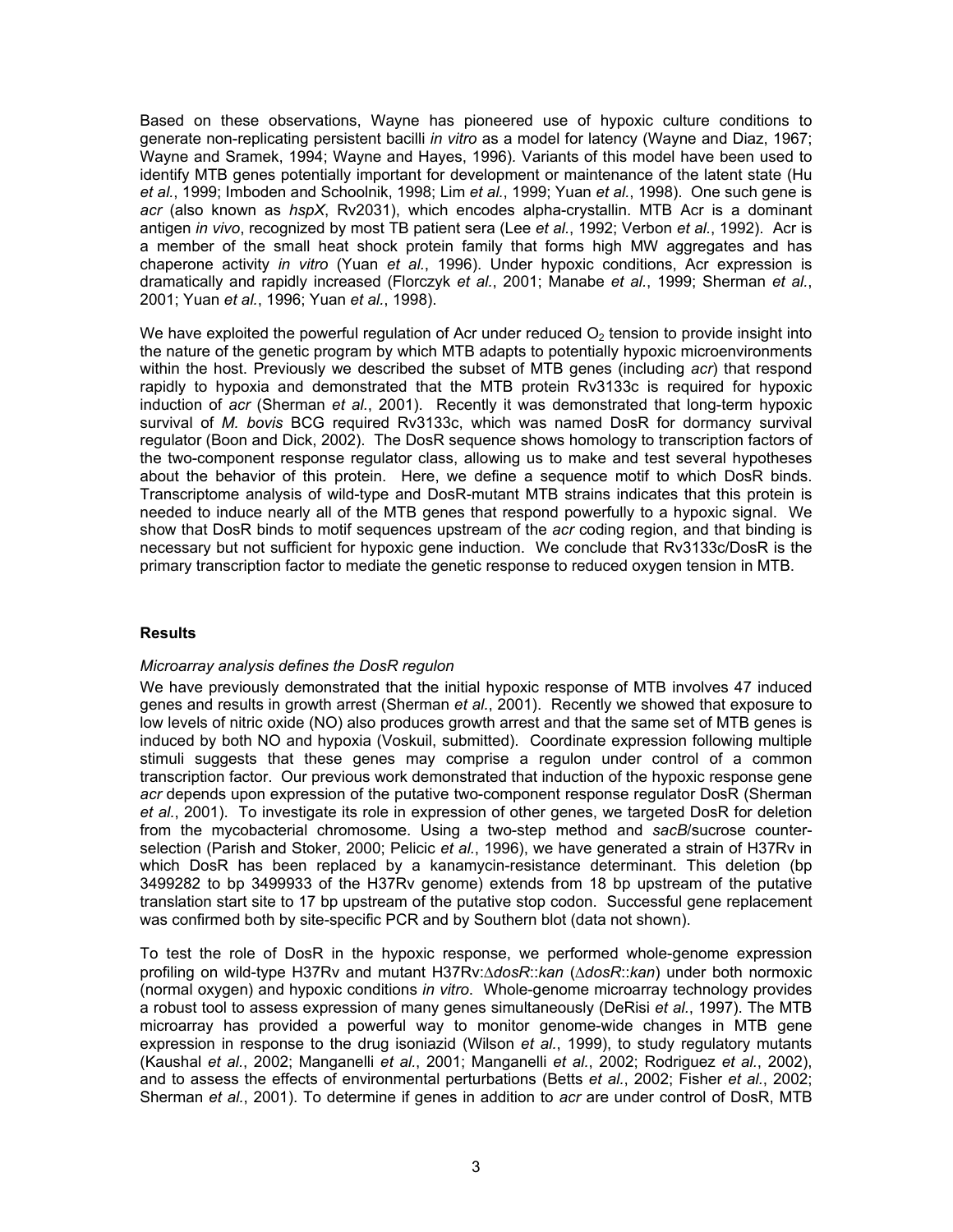strains H37Rv and ∆*dosR::kan* were maintained for two hours at 0.2% O<sub>2</sub> in N<sub>2</sub> as described previously (Sherman *et al.*, 2001; Yuan *et al.*, 1998). RNA was isolated, labeled and applied to the array surface. The resulting hybridized array was scanned and fluorescent intensities identified regulated ORFs. Data for all ORFs induced or repressed at least 1.8 fold are available on the Journal's Web site, with highlights of the data described below. Consistent with previous results (Sherman *et al.*, 2001), incubation of MTB for 2 hr. under hypoxic conditions resulted in induction of numerous genes relative to expression under normoxic conditions (supplementary table 1). However, this response was dramatically muted in the *dosR* mutant (supplementary table 2). Genes whose induction depends on DosR are listed in Table 1. Notably, of the 27 genes most powerfully induced by hypoxia (≥5.7 fold), 26 require the presence of DosR. Genetic complementation demonstrated that the effects on hypoxic gene induction are due to mutation of DosR and not some unrelated MTB gene. Introduction of DosR to the *dosR* mutant restored hypoxic gene induction as measured by Western blot for the Acr protein (data not shown). Also, in the closely related mutant H37Rv:∆3134::*kan* that does not express *dosR* (Sherman *et al.*, 2001) or respond genetically to reduced O<sub>2</sub>, complementation with *dosR* restored hypoxic induction of all DosR-dependent genes (data not shown). We conclude that DosR is a crucial component of the MTB hypoxic response.

### *A consensus motif upstream of hypoxic response genes*

Consistent with its role in gene expression, the DosR protein sequence predicts that it is a transcription factor of the two-component response regulator class (Dasgupta *et al.*, 2000). To begin testing this prediction, we searched by computer analysis with the motif discovery program YMF (Sinha and Tompa, 2002) for shared sequence motifs upstream of hypoxic response genes. Since transcription units in bacteria are often multi-genic, a single binding site could be responsible for activation of contiguous genes. Our analysis revealed a 20 bp palindromic consensus sequence 5' TTSGGGACTWWAGTCCCSAA 3'(S = C/G; W = A/T; Table 2), a variant of which is upstream of 42/50 (84%) MTB genes that are rapidly induced at least two-fold by hypoxia. Using a scoring matrix whose entries are the log likelihood ratios of each base at each position, we determined the best matches to this motif in the H37Rv genome (supplementary table 4). The top 13 scoring sites are all upstream of genes induced by hypoxia and regulated by DosR (Table 3). The genes most powerfully induced by hypoxia are most likely to have this motif upstream: 94% of 16 genes induced at least ten-fold were preceded by this motif (Table 1). In addition, powerfully induced genes sometimes had multiple copies in their upstream regions.

### *DosR binds to DNA upstream of the hypoxic response gene acr*

To see if DosR could alter gene expression by binding to the hypoxia motif sites, we assessed the ability of this protein to bind specific DNA sequences by electrophoretic mobility shift assay. We expressed the DosR protein in *E. coli* from an IPTG-inducible promoter (Fig. 1A, lanes 1-3) and mixed protein extracts with radiolabeled DNA corresponding to the 146 bp upstream of the *acr* coding sequence (Fig. 1B). Previously we have shown that this region contains all the information necessary to direct the hypoxic induction of *acr* (Sherman *et al.*, 2001; Yuan *et al.*, 1998). A band of retarded mobility, indicating protein bound to the DNA, was evident when *acr* promoter DNA was mixed with *E. coli* extracts induced to express DosR (Fig. 1B, lane 2). In addition, DosR is predicted to be a two-component response regulator of the  $RO_{III}$  sub-class (Dasgupta *et al.*, 2000; Parkinson and Kofoid, 1992). Typical of such proteins, the DosR sequence divides into two domains: a C-terminal half with a helix-turn-helix DNA binding motif, and an N-terminal receiver half predicted to participate in a histidine-to-aspartate phosphorelay (Dasgupta *et al.*, 2000). To begin testing these predictions, we separately expressed the Nterminal and C-terminal portions of DosR in *E. coli* (Fig. 1A, lanes 4-7), and assessed the binding of these portions to the *acr* promoter by mobility shift assay (Fig. 1B). As expected, a shift was evident upon incubation with extracts induced to express the C-terminus (amino acids 144 – 217, Fig. 1B lane 4) but not the N-terminus (amino acids  $1 - 134$ , Fig. 1B lane 3). All mobility shift assays reported here included a large molar excess of unlabeled poly dI/dC and calf thymus DNA, indicating that binding was specific for the *acr* promoter. Further, we conclude that the protein binding to the *acr* promoter is DosR and not some unrelated *E. coli* protein induced by IPTG since *E. coli* extracts containing the N-terminus of DosR failed to produce a shift.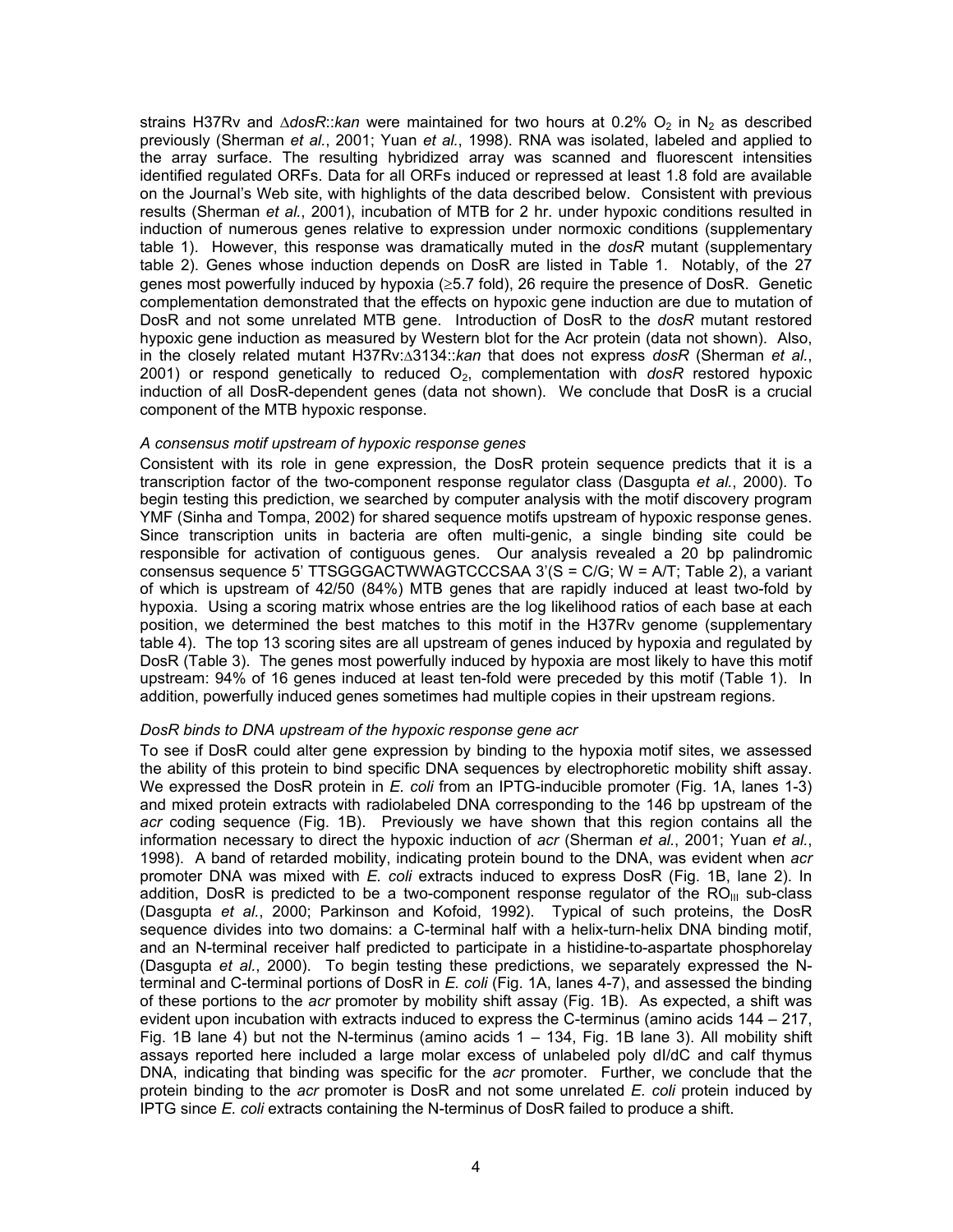To facilitate analysis of the interaction between DosR and the *acr* promoter, we mapped the *acr* transcription start site by primer extension. A synthetic oligonucleotide of 16 bases that terminates at bp 7 of the *acr* coding region was used in extension reactions with RNA from oxygenated (rolling) and hypoxic (static) log-phase cultures of MTB. A single start site was visualized 29 bp upstream of the initiator ATG (Fig. 2). Reactions with additional aliquots of MTB RNA and a different primer confirmed this result (data not shown), which is four bp downstream of the putative *acr* transcription start site reported by Coates and colleagues (Hu and Coates, 1999). This discrepancy may be due to differences in technique, as Hu et al. sized their extension products on a heterologous sequencing ladder. All base numberings below are relative to the *acr* transcription start site defined here.

To localize binding of DosR upstream of *acr*, we performed additional mobility shift assays with double stranded oligonucleotides corresponding to overlapping regions of the *acr* promoter. We detected protein binding in two distinct regions, a more distal 33 bp stretch from -111 to -79 and a more proximal 33 bp stretch from -66 to -34 (Fig 3A). Significantly, these regions each contain a copy of the motif defined above (Fig. 3B, 4A). To assess the specificity of DosR binding to these regions, we repeated the mobility shift assays after adding a 100-fold molar excess of various unlabeled competitor DNAs. In each case, binding was abolished by addition of the corresponding unlabeled DNA (Fig. 4B, lanes 3 and 9). In addition, the unlabeled DNA competed for binding to the other *acr* promoter region (Fig. 4B, lanes 5 and 11). To test specifically the role of the upstream motifs in DosR binding, we mutated four bases within each motif (-94 to -91 in the distal region and -53 to -50 in the proximal region; underlined in Fig. 4A). The mutated DNAs were no longer able to compete with the wild-type sequence for binding to DosR (Fig 4B, lanes 4, 6, 10, 12). Furthermore, when mutated versions of -111 to -79 and -66 to -34 were used in mobility shift assays shifted bands were abolished, indicating that the bases mutated are necessary for DosR binding (data not shown).

### *DosR binding is required for hypoxic gene induction*

These results indicate that DosR binds to two distinct regions of the *acr* promoter, each of which contains an example of the hypoxia motif. To test the functional significance of this binding, we introduced the mutations described above into the *acr* upstream sequence and assessed the hypoxic responsiveness of the wild-type and mutant promoters by luciferase reporter gene assay (Sherman *et al.*, 2001; Yuan *et al.*, 1998)(Fig. 4C). None of the mutations had any discernable effect under normal oxygenation. However, mutating from -94 to -91, which eliminated DosR binding to the distal motif sequence, reduced hypoxic responsiveness roughly by half. Mutating from -53 to -50 to eliminate DosR binding to the proximal region reduced hypoxic responsiveness by nearly six-fold. Introducing both mutations simultaneously virtually abolished the induction, indicating that DosR binding to its motif is necessary for a proper hypoxic response in MTB.

### *Mutating DosR affects hypoxic gene induction*

Based on alignment to known two-component response regulators, Asp-54 of DosR is predicted to be a site of phosphorylation that is essential for gene induction. To test the importance of this amino acid to DosR function, we mutated Asp-54 to Glu. This change should conserve the charge and structure of the protein but block the possibility of phosphorylation. Mutated DosR (Asp54Glu) could still bind to the *acr* promoter (Fig. 5A). However, in functional assays the mutated DosR was no longer able to mediate hypoxic induction of a luciferase reporter gene under control of the *acr* promoter (Fig. 5B). These results indicate that Asp-54 is essential to DosR activity, possibly because it is a site of phosphorylation.

### **Discussion**

We have shown that DosR of MTB is necessary for induction of a robust genetic response to reduced oxygen tension. Further, we have defined a consensus sequence, a variant of which is upstream of nearly all of the hypoxic response genes. We have shown that the DosR protein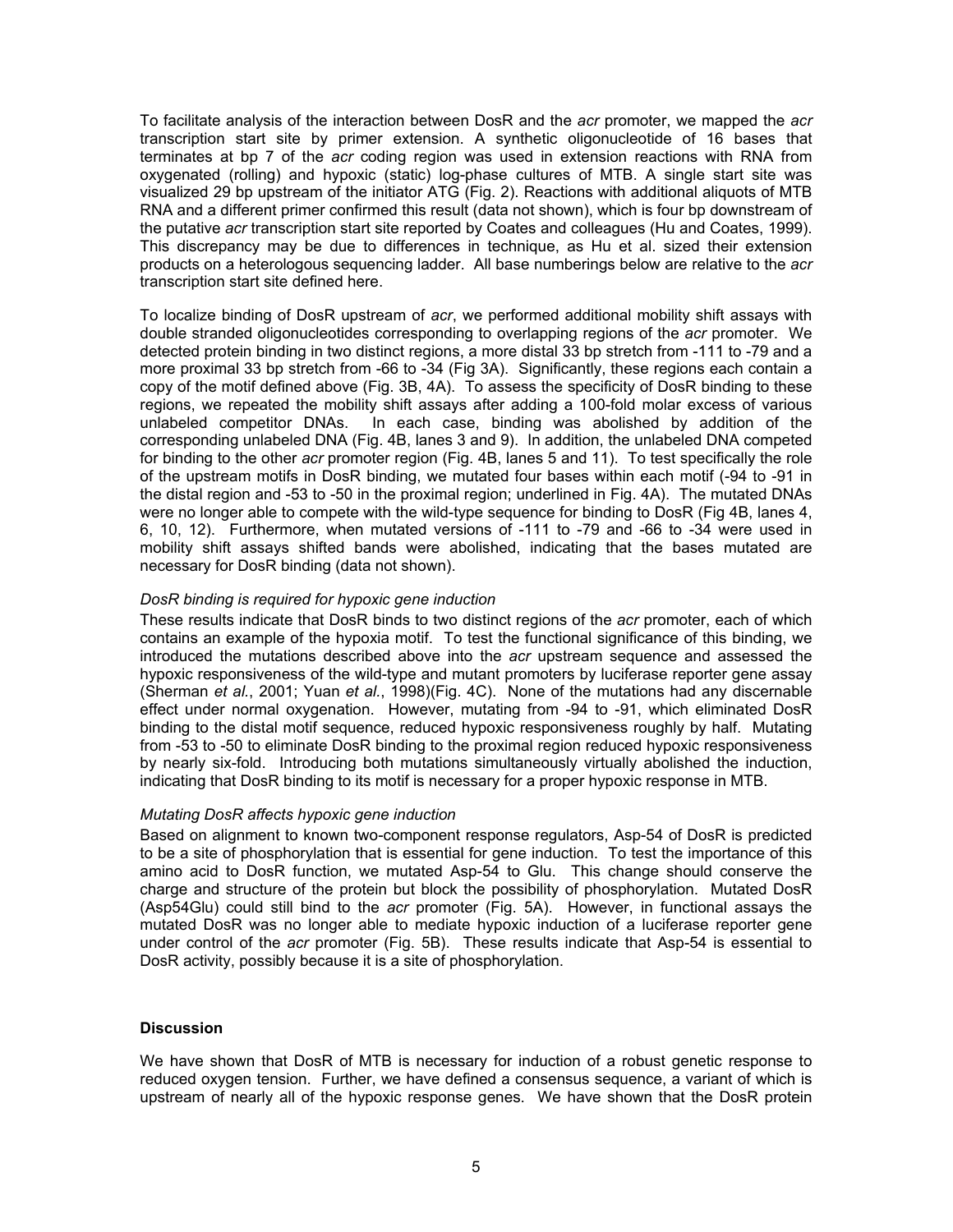binds to this sequence upstream of the *acr* gene, and that binding is necessary but not sufficient for gene induction. Thus we conclude that DosR is a transcription factor that mediates induction of MTB genes in response to hypoxia. Further, consistent with the sequence-based prediction that DosR belongs to the two-component response regulator family of transcriptional activators we find that the C-terminal 73 amino acids are sufficient for DNA binding and that the aspartate at position 54 is essential for activity. Previously this protein was named DevR, because it is differentially expressed in virulent MTB strain H37Rv compared with avirulent H37Ra (Dasgupta *et al.*, 2000; Mayuri *et al.*, 2002; Saini *et al.*, 2002). Given the functional data presented elsewhere (Boon and Dick, 2002) and here, we believe that the name DosR is more appropriate.

Presence of an upstream motif sequence defined here strongly correlates with genes induced by hypoxia and regulated by DosR. Further, the number of motif sequences and their degree of fit to the consensus as defined by matrix score roughly predict the extent of hypoxic gene induction. Experiments are underway to determine whether the matrix score predicts strength of DNA binding. It will be interesting to see if a perfect match, which exists nowhere in the H37Rv genome, elicits stronger binding and/or more robust gene induction. Still, the link between motif sequence, regulation by hypoxia and by DosR is not exact. For example, a reasonable match to the motif is present upstream of Rv1976c and Rv1977 (score = 11.7), yet these genes are not induced by hypoxia. Conversely, a few genes (e.g. Rv3129 or Rv3841, see Table 1) appear to be regulated by DosR without an obvious upstream match to the consensus. These inconsistencies suggest that aspects of sequence or context may affect DosR-mediated gene expression in ways we have not yet discerned. Also, while nearly all the genes powerfully induced by hypoxia are controlled by DosR, there are numerous modestly induced genes for which DosR does not appear to play a role (supplementary table 1). We are now investigating whether another transcription factor or factors also affects the MTB hypoxic response.

We are interested in the signal transduction pathway by which a drop in oxygen tension results in altered MTB gene expression. For instance, it seems reasonable that some heme protein may play a role in monitoring available  $O_2$ , but the identity of this sensor is unknown. The identity of the kinase that activates DosR is also not yet clear. Directly adjacent to *dosR* on the MTB chromosome is a putative sensor kinase gene Rv3132c, but disruption of that gene had little effect as measured by accumulation of Acr protein (Sherman *et al.*, 2001) and little impact on survival during long-term hypoxic dormancy (Boon and Dick, 2002). Strong sequence homology between Rv3132c and Rv2027c has been noted previously (Dasgupta *et al.*, 2000; Sherman *et al.*, 2001). We are currently investigating whether either or both of these proteins participate in the phosphorelay that activates DosR.

Another outstanding question is the role of DosR-mediated gene expression and the hypoxic response during MTB infection of a mammalian host. *In vitro*, both hypoxia and low levels of NO cause MTB to enter a state of growth arrest (Wayne and Hayes, 1996, Voskuil et al, submitted). *In vivo*, MTB may be exposed to hypoxia and NO as granulomas form during a normal host response (Flynn and Chan, 2001; Wayne and Sohaskey, 2001). It is tempting to speculate that host-induced hypoxia/NO curtail bacterial replication, but the ensuing bacterial response results in long-term persistence rather than clearance. Indeed, we have shown recently that DosR response genes are powerfully induced during MTB infection of mice (Voskuil et al, submitted). However, despite its attractiveness the link between hypoxia, NO and mycobacterial latency *in vivo* remains circumstantial and will require further testing. Experiments to define the phenotype of the *dosR*-deletion mutant under hypoxic conditions *in vitro* and *in vivo* are underway.

### **Experimental Procedures**

#### *Mycobacteria and culture conditions*

H37Rv (ATCC 27294), H37Rv:∆*dosR::kan* and *M. bovis* BCG-Montreal (ATCC 35735) were grown to mid-log phase in 7H9 media with 0.05% Tween 80 and ADC supplement (Becton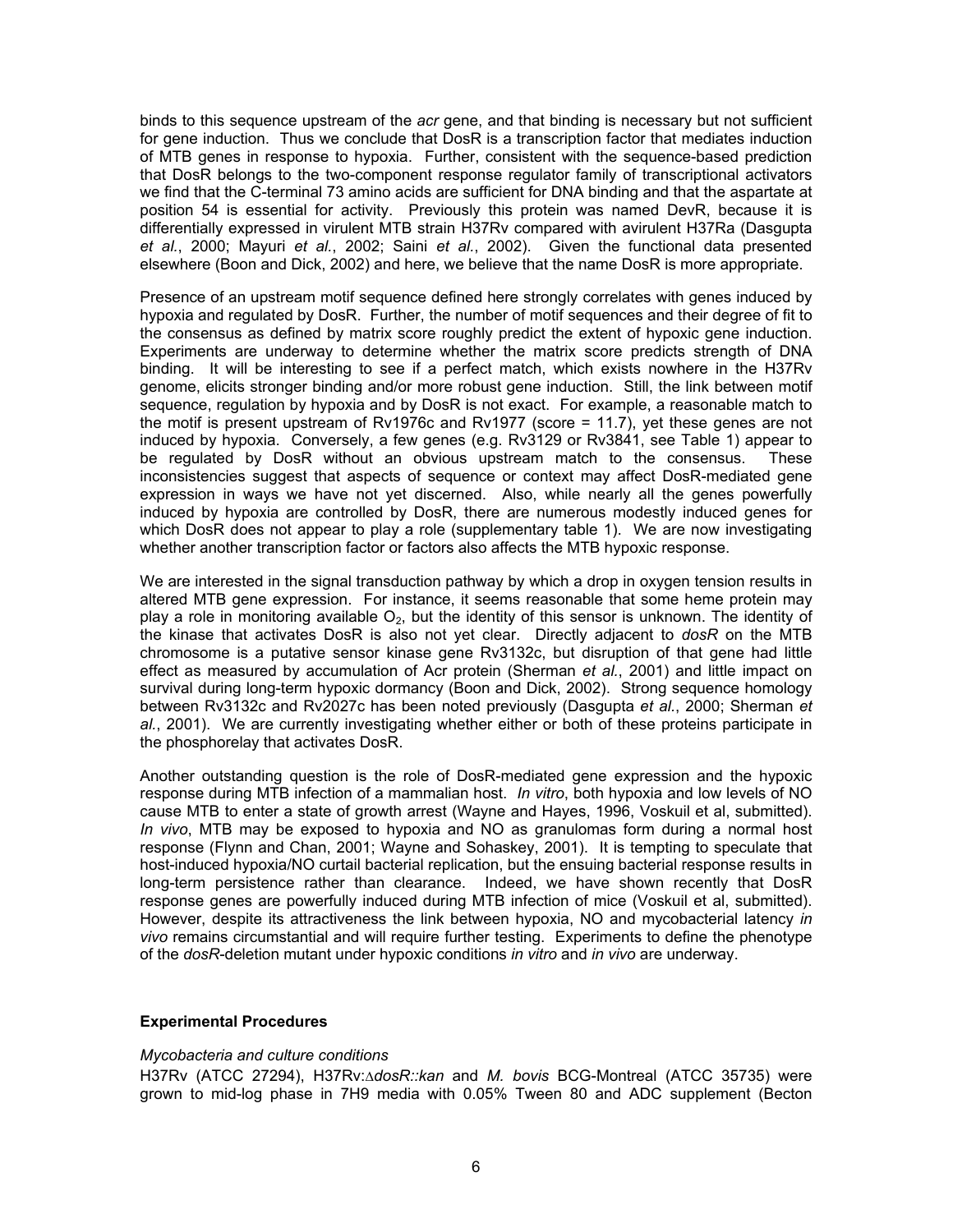Dickinson) and stored as 1 ml aliquots in 15% glycerol (final concentration) at -80ºC. For individual experiments, bacilli were grown in roller bottles in Middlebrook 7H9 medium (Becton Dickinson) with 0.05% Tween 80 and ADC supplement or on Middlebrook 7H10 plates at 37ºC as described (Sherman *et al.*, 1995). When needed, kanamycin was used at 30 µg/ml (50 µg/ml for *E. coli*) and hygromycin at 50 µg/ml (200 µg/ml for *E. coli*).

## *Targeted MTB Gene Disruption.*

Targeted disruptions were performed as described previously (Sherman *et al.*, 2001). Genomic regions (~900 bp each) flanking *dosR* were amplified by PCR and cloned into the plasmid pKO so as to flank the *kan<sup>R</sup>* determinant. Fidelity of the cloned flanking sequences was confirmed by sequence analysis. Constructs were electroporated into mycobacteria as described (Wards and Collins, 1996) and selected on 7H10 plates with hygromycin. In the first screening step, each colony was tested by PCR with two primer pairs, one specific for integration upstream of the gene of interest and the other specific for integration downstream. Colonies positive at either end by PCR were grown to an  $OD_{600} = -1.0$  and plated onto 7H10 plates containing 10% sucrose. Bacilli that grow on sucrose generally have either mutated copies of *sacB* or have lost the integrated plasmid. A portion of those in which the plasmid is lost will also lose the gene of interest. Colonies appearing on sucrose plates were picked into media and patched separately onto 7H10 plates with kanamycin and hygromycin. Sucrose-resistant, hygromycin-sensitive, kanamycin-resistant colonies (indicating loss of the integrated plasmid) were screened for loss of the gene of interest by PCR and confirmed by Southern blot.

## *Microarray analysis*

RNA isolation was performed as described (Sherman *et al.*, 2001). Steps in *M. tuberculosis* DNA microarray gene expression analysis were performed as described (Ehrt *et al.*, 2002; Schoolnik *et al.*, 2001). A 70-mer oligonucleotide-based microarray (tuberculosis oligonucleotide set [Qiagen]) were used. Labeled cDNA was prepared as follows: 2  $\mu$ g of total RNA and 4.4  $\mu$ g of random oligonucleotide hexamers were incubated 2 m at 98°C, cooled on ice, combined with Stratascript RTase buffer, 0.5 mM dA, G, CTP, 0.02 mM dTTP, 1.5 nmol Cy3 or Cy5-dUTP (Amersham), and 1.8 µl Stratascript RTase (Stratagene) in a total volume of 25 µl and incubated 10 m at 25°C and 90 m at 42°C. cDNA was purified by microcon-10 (Amicon) filtration. 10 µl hybridization solution (labeled cDNA, 5 µg tRNA, 2X SSC, 25% formamide, 0.1% SDS) was hybridized at 52°C. Microarray-determined ratios were calculated from 3 biological replicates with 2 microarrays for each biological replicate. Microarrays were scanned using a GenePix 4000A (Axon Instruments). The intensities of the two dyes at each spot were quantified using ScanAlyze (Michael Eisen, [http://rana.lbl.gov/EisenSoftware.htm\).](http://rana.lbl.gov/EisenSoftware.htm)) All gene specific spots on the microarray were used to normalize the intensities of Cy3 and Cy5 from each spot. Additional methods and analysis details are available at the following website: [http://schoolniklab.stanford.edu/projects/tb.html.](http://schoolniklab.stanford.edu/projects/tb.html)

## *Computer analysis*

Of the genes whose induction by hypoxia requires DosR (Table 1), 27 have noncoding upstream regions of at least 25 bp. For each of these, 250 bp of upstream sequences was collected. The sequences for Rv1737c and Rv2032 were discarded, as they share approximately 250 bp upstream sequence with Rv1738 and *acr*, respectively, which are already in this set. The motif discovery program YMF (http://bio.cs.washington.edu/software.html) (Sinha and Tompa, 2002) was applied to the remaining 25 upstream sequences. The four to six motifs with greatest *z*scores produced for each of the lengths 6, 7, 8, and 9 were aligned, resulting in 19 high scoring YMF motifs (supplementary table 3). All instances of these motifs in the 25 upstream sequences, together with the reverse complements of such instances, were collected and similarly aligned, resulting in 100 aligned motif instances from the upstream regions, each of length 20. These induced the 4×20 log likelihood ratio matrix *M* (first four columns of Table 2), where  $M_{\rm r}$  = log<sub>2</sub>( $p_{\rm r}$ ) *q<sub>r</sub>*) for  $r \in \{A, T, G, C\}$  and  $1 \le j \le 20$ ;  $p_{ri} = (n_{ri} + q_i) / (n+1)$  is the likelihood of residue *r* in position *j*;  $n_{ri}$ is the number of occurrences of residue *r* in position *j* among the 100 aligned motif instances; *n* = 100 is the number of aligned motif instances; and *qr* is the background frequency of residue *r* in the noncoding portion of MTB ( $q_A = q_T = 0.19$ ,  $q_G = q_C = 0.31$ ). The log likelihood ratio matrix M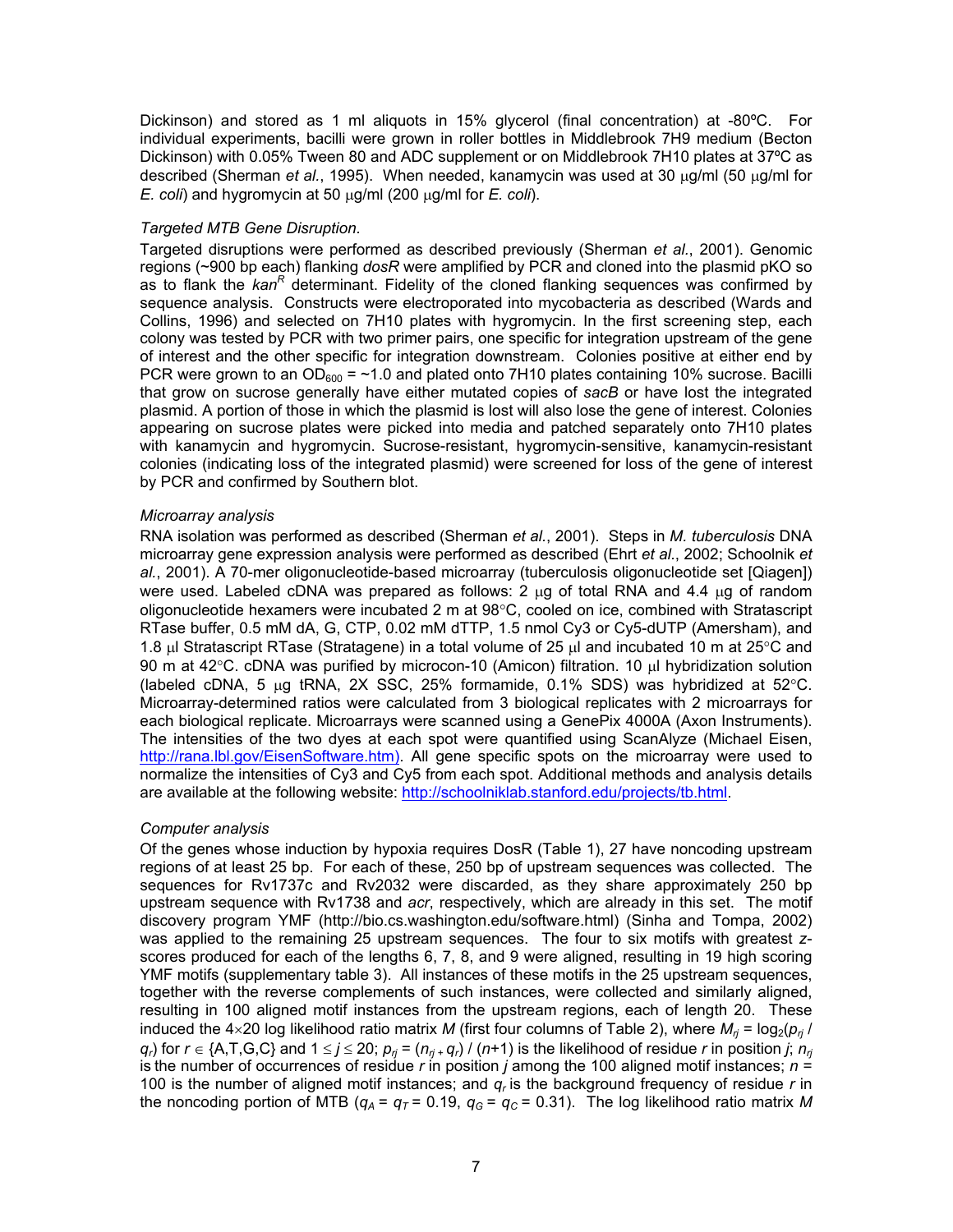was used to score every 20-mer in the noncoding portion of the MTB genome, where the score of *x*[1]*x*[2]…*x*[20] is given by Σ<sub>j</sub> *M<sub>x[<i>j*]</sub>/<sub>*i*</sub>. The highest scoring 20-mers are shown in Table 3. Additional high-scoring 20-mers are shown in supplementary table 4.

### *Expression of DosR in E. coli*

To express DosR in *E. coli*, a DNA fragment of full-length, N-terminal or C-terminal portions of the DosR ORF was amplified by PCR and cloned into pET-22b(+)(Novagen). The resultant plasmid was introduced to *E. coli* BL21 (DE3) (Novagen). To induce expression of DosR, cultures grown to  $OD_{600}$  = 0.6 were treated with 1 mM IPTG at room temperature for 5 hours. To prepare bacterial extracts, cells were harvested and washed with 5X sonication buffer (20 mM Tris·Cl (pH 8.0), 100 mM KCl, 10 mM MgCl<sub>2</sub>, 25% glycerol). After washing, cells were resuspended in the same buffer and disrupted by three 45 sec pulses in a bead-beater (Qbiogene Fast prep FP120). Cell extract was obtained by centrifugation at 14,000 x g at 4°C for 30 min.

### *Electrophoretic mobility shift assay*

To assess protein binding, *E. coli* extracts (prepared as described above) were used as protein source. Oligonucleotides were used as DNA probes, designed so that when annealed, both ends had 5' "a" extensions that could be labeled with  $[3^2P]$ -dTTP by a Klenow fill-in reaction as described (Winterling *et al.*, 1998). DNA probes were labeled in a 20 µl reaction mixture containing 2 µg of DNA. Gel mobility shift assay was carried out as described (Dhandayuthapani *et al.*, 1997) with some modifications. Binding of protein to DNA fragments was carried out by incubation at room temperature for 10 min in a 20  $\mu$  reaction mixture. The mixture was composed of labeled probe (10,000 cpm), 5-10 µg of protein, 25 mM Tris-HCl (pH 8.0), 0.5 mM EDTA, 20 mM KCl, 6 mM MgCl<sub>2</sub>, 1 mM DTT, 50 ng  $\mu$ I<sup>-1</sup> poly (dl/dC), 50 ng  $\mu$ I<sup>-1</sup> calf thymus DNA and 5% glycerol. After incubation, the reaction was resolved in a 5% non-denaturing TBE polyacrylamide gel (BioRad).

### *Primer extension*

Primer extension was performed as described (Sambrook *et al.*, 1989), using a synthetic oligonucleotide, sequence 5'-gaacgggaagggtggt-3', and RNA ( 5 – 10 µg/rxn)from oxygenated (rolling) and hypoxic (static) log-phase cultures of MTB, isolated as described (Sherman *et al.*, 2001).

### *Luciferase reporter gene assay*

Assay was performed as described previously (Sherman *et al.*, 2001; Yuan *et al.*, 1998). Briefly, *acr* promoter (with described mutations) was amplified by PCR and cloned into the integrating mycobacterial shuttle plasmid pMH66 upstream of the firefly luciferase gene. The resultant construct was electroporated into BCG, where it integrated into the phage L5 attachment site. Luciferase activity was assayed in triplicate for 15 sec by TD-20/20 luminometer (Turner Designs).

### *Other procedures*

Mutated versions of *dosR* and the *acr* promoter sequence were generated by mutagenic gene fusion PCR (Yon and Fried, 1989). Mycobacterial transformations were carried out by electroporation as described previously (Sherman *et al.*, 2001; Wards and Collins, 1996). *E. coli* strain DH5 $\alpha$  (Invitrogen) was used for routine DNA manipulations.

### **Acknowledgements**

We thank Mark Hickey for mapping the *acr* transcription start site by primer extension, and Carleen Collins, Wim Hol, Goragot Wisedchaisri, David Roberts, Mark Hickey and members of the Sherman lab for helpful discussions. We gratefully acknowledge funding from NIH (grants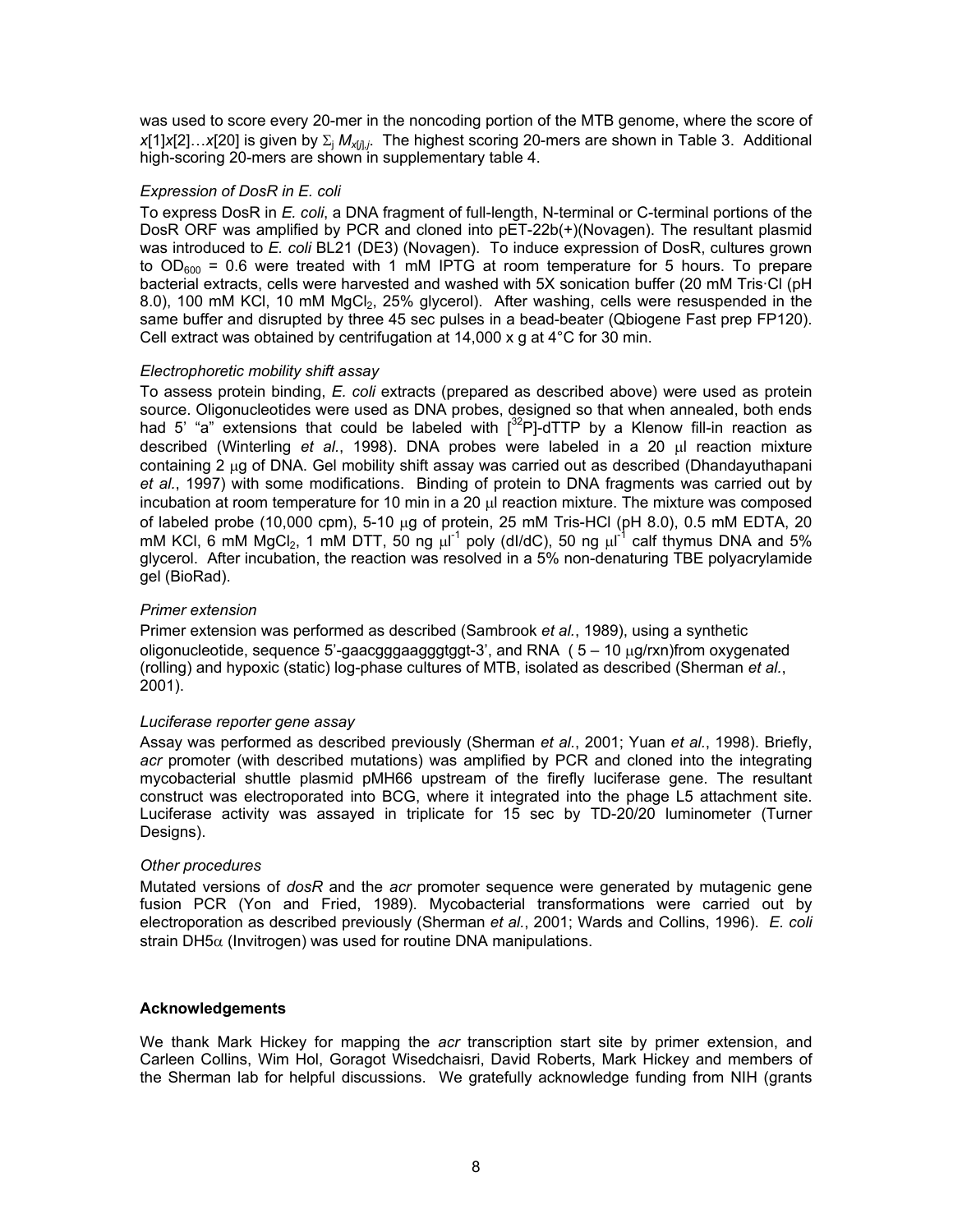AI47744 to DRS, AI44826 to GKS, and HG02602-01 to MT), NSF (grant DBI-9974498 to MT) and the Sequella Global Tuberculosis Foundation, of which DRS is a Core Scientist.

### **References**

- Betts, J.C., Lukey, P.T., Robb, L.C., McAdam, R.A., and Duncan, K. (2002) Evaluation of a nutrient starvation model of Mycobacterium tuberculosis persistence by gene and protein expression profiling. *Mol Microbiol* **43**: 717-731.
- Bloom, B.R., and Small, P.M. (1998) The evolving relation between humans and *Mycobacterium tuberculosis*. *New Engl J Med.* **338**: 677-678.
- Boon, C., and Dick, T. (2002) *Mycobacterium bovis* response regulator essential for hypoxic dormancy. *J Bacteriol* **184**: 6760-6767.
- Canetti, G. (1955) Growth of the tubercle bacilus in the tuberculosis lesion. In *The tubercle bacillus in the pulmonary lesion of man*. New York: Springer Publishing Co., pp. 111-126.
- Cole, S.T., Brosch, R., Parkhill, J., Garnier, T., Churcher, C., Harris, D., Gordon, S.V., Eiglmeier, K., Gas, S., Barry III, C.E., Tekaia, F., Badcock, K., Basham, D., Brown, D., Chillingworth, T., Connor, R., Davies, R., Devlin, K., Feltwell, T., Gentles, S., Hamlin, N., Holroyd, S., Hornsby, T., Jagels, K., and Barrell, B.G. (1998) Deciphering the biology of *Mycobacterium tuberculosis* from the complete genome sequence. *Nature* **393**: 537-544.

Comstock, G.W., and Woolpert, S.F. (1972) Preventive treatment of untreated, non-active tuberculosis in an Eskimo population. *Arch Env Health* **25**: 333-337.

- Comstock, G.W., Baum, C., and Snider, D.E. (1979) Isoniazid prophylaxis among alaskan eskimos: a final report of the Bethel isoniazid studies. *Am Rev Resp Dis* **119**: 827-830.
- Corper, H.J., and Cohn, M.L. (1933) The viability and virulence of old cultures of tubercle bacilli. *Ann Rev Tuberc* **28**: 856-874.
- Dannenberg, A.M., Jr. (1993) Immunopathogenesis of pulmonary tuberculosis. *Hosp Pract* **28**: 51-58.
- Dasgupta, N., Kapur, V., Singh, K.K., Das, T.K., Sachdeva, S., Jyothisri, K., and Tyagi, J.S. (2000) Characterization of a two-component system, *devR-devS*, of *Mycobacterium tuberculosis*. *Tuber Lung Dis* **80**: 141-159.
- DeRisi, J.L., Iyer, V.R., and Brown, P.O. (1997) Exploring the metabolic and genetic control of gene expression on a genomic scale. *Science* **278**: 680-686.
- Dhandayuthapani, S., Mudd, M., and Deretic, V. (1997) Interactions of OxyR with the promoter region of the *oxyR* and *ahpC* genes from *Mycobacterium leprae* and *Mycobacterium tuberculosis*. *J Bacteriol* **179**: 2401-2409.
- Dye, C., Scheele, S., Dolin, P., Pathania, V., and Raviglione, M.C. (1999) Consensus statement. Global burden of tuberculosis: estimated incidence, prevalence, and mortality by country. WHO Global Surveillance and Monitoring Project. *Jama* **282**: 677-686.
- Ehrt, S., Voskuil, M.I., Schoolnik, G.K., and Schnappinger, D. (2002) Genome-wide expression profiling of intracellular bacteria: the interaction of *Mycobacterium tuberculosis* and macrophages. In *Methods in Microbiology*. Vol. 32. Kabelitz, K. (ed): Academic Press, pp. 169-180.
- Enarson, D.A., and Murray, J.F. (1996) Global epidemiology of tuberculosis. In *Tuberculosis*. Rom, W.N. and Garay, S. (eds). Boston: Little, Brown and Co., pp. 55-75.
- Fisher, M.A., Plikaytis, B.B., and Shinnick, T.M. (2002) Microarray analysis of the Mycobacterium tuberculosis transcriptional response to the acidic conditions found in phagosomes. *J Bacteriol* **184**: 4025-4032.
- Florczyk, M.A., McCue, L.A., Stack, R.F., Hauer, C.R., and McDonough, K.A. (2001) Identification and characterization of mycobacterial proteins differentially expressed under standing and shaking culture conditions, including Rv2623 from a novel class of putative ATPbinding proteins. *Infect Immun* **69**: 5777-5785.

Flynn, J.L., and Chan, J. (2001) Immunology of tuberculosis. *Annu Rev Immunol* **19**: 93-129. Gangadharam, P.R. (1995) Mycobacterial dormancy. *Tuber Lung Dis* **76**: 477-479.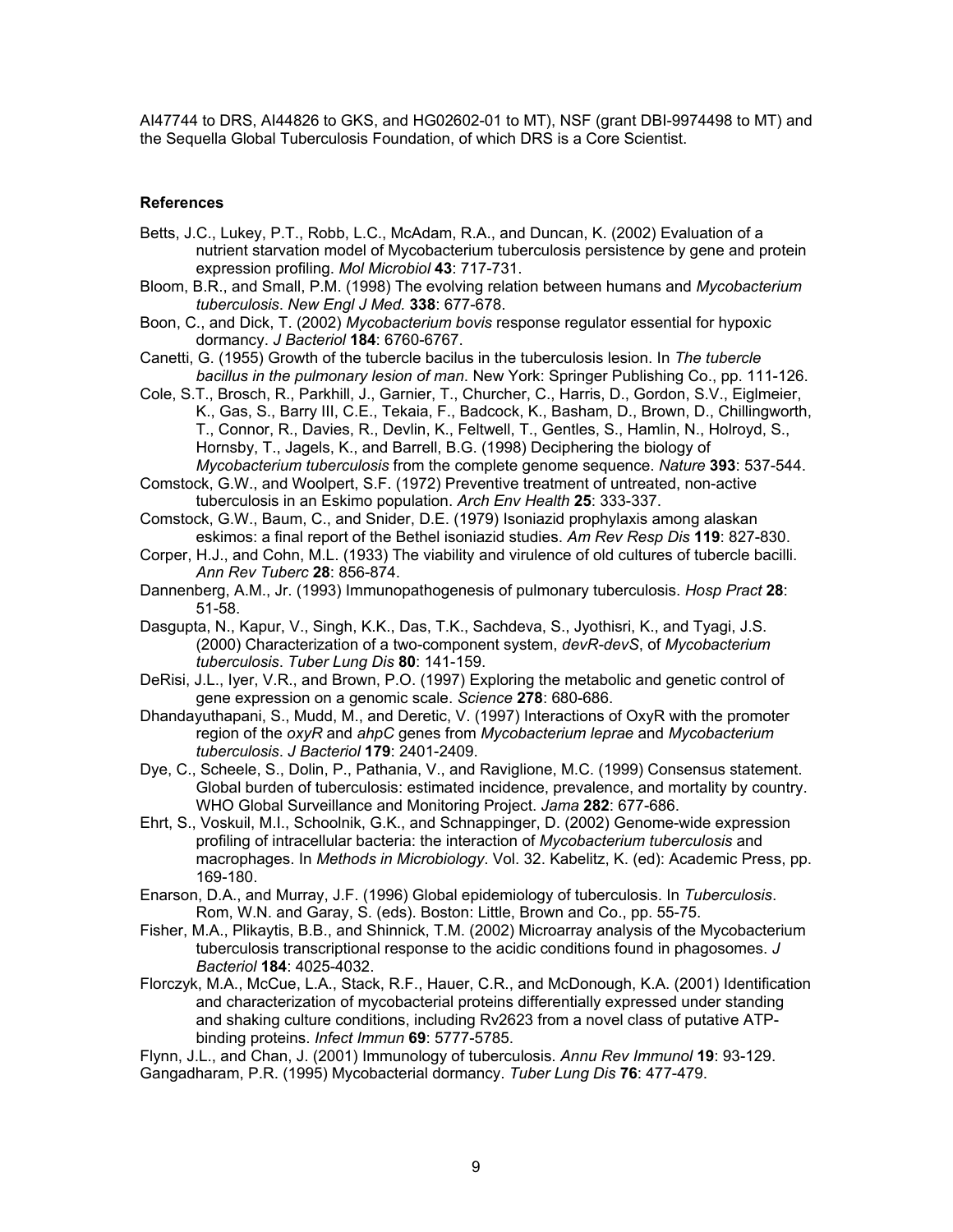- Gillespie, J., Barton, L.L., and Rypka, E.W. (1986) Phenotypic changes in mycobacteria grown in oxygen-limited conditions. *J Med Microbiol* **21**: 251-255.
- Gupta, U.D., and Katoch, V.M. (1997) Understanding the phenomenon of persistence in mycobacterial infections. *Indian J Lepr* **69**: 385-393.
- Hu, Y., and Coates, A.R. (1999) Transcription of the stationary-phase-associated *hspX* gene of *Mycobacterium tuberculosis* is inversely related to synthesis of the 16- kilodalton protein. *J Bacteriol* **181**: 1380-1387.
- Hu, Y.M., Butcher, P.D., Sole, K., Mitchison, D.A., and Coates, A.R. (1998) Protein synthesis is shutdown in dormant *Mycobacterium tuberculosis* and is reversed by oxygen or heat shock. *FEMS Microbiol Lett* **158**: 139-145.
- Hu, Y.M., Butcher, P.D., Mangan, J.A., Rajandream, M.A., and Coates, A.R.M. (1999) Regulation of *hmp* gene transcription in *Mycobacterium tuberculosis*: Effects of oxygen limitation and nitrosative and oxidative stress. *J Bacteriol* **181**: 3486-3493.
- Imboden, P., and Schoolnik, G.K. (1998) Construction and characterization of a partial *Mycobacterium tuberculosis* cDNA library of genes expressed at reduced oxygen tension. *Gene* **213**: 107-117.
- Kaushal, D., Schroeder, B.G., Tyagi, S., Yoshimatsu, T., Scott, C., Ko, C., Carpenter, L., Mehrotra, J., Manabe, Y.C., Fleischmann, R.D., and Bishai, W.R. (2002) Reduced immunopathology and mortality despite tissue persistence in a Mycobacterium tuberculosis mutant lacking alternative sigma factor, SigH. *Proc Natl Acad Sci U S A* **99**: 8330-8335.
- Lee, B.Y., Hefta, S.A., and Brennan, P.J. (1992) Characterization of the major membrane protein of virulent *Mycobacterium tuberculosis*. *Infect Immun* **60**: 2066-2074.
- Lim, A., Eleuterio, M., Hutter, B., Murugasu-Oei, B., and Dick, T. (1999) Oxygen depletioninduced dormancy in *Mycobacterium bovis* BCG. *J Bacteriol* **181**: 2252-2256.
- Lowrie, D.B., Tascon, R.E., Bonato, V.L., Lima, V.M., Faccioli, L.H., Stavropoulos, E., Colston, M.J., Hewinson, R.G., Moelling, K., and Silva, C.L. (1999) Therapy of tuberculosis in mice by DNA vaccination. *Nature* **400**: 269-271.
- Manabe, Y.C., Chen, J.M., Ko, C.G., Chen, P., and Bishai, W.R. (1999) Conditional sigma factor expression, using the inducible acetamidase promoter, reveals that the Mycobacterium tuberculosis sigF gene modulates expression of the 16-kilodalton alpha-crystallin homologue. *J Bacteriol* **181**: 7629-7633.
- Manabe, Y.C., and Bishai, W.R. (2000) Latent mycobacterium tuberculosis-persistence, patience, and winning by waiting. *Nat Med* **6**: 1327-1329.
- Manganelli, R., Voskuil, M.I., Schoolnik, G.K., and Smith, I. (2001) The Mycobacterium tuberculosis ECF sigma factor sigmaE: role in global gene expression and survival in macrophages. *Mol Microbiol* **41**: 423-437.
- Manganelli, R., Voskuil, M.I., Schoolnik, G.K., Dubnau, E., Gomez, M., and Smith, I. (2002) Role of the extracytoplasmic-function sigma factor sigma(H) in Mycobacterium tuberculosis global gene expression. *Mol Microbiol* **45**: 365-374.
- Mayuri, Bagchi, G., Das, T.K., and Tyagi, J.S. (2002) Molecular analysis of the dormancy response in Mycobacterium smegmatis: expression analysis of genes encoding the DevR-DevS two-component system, Rv3134c and chaperone alpha-crystallin homologues. *FEMS Microbiol Lett* **211**: 231-237.
- McCune, R.M., Feldmann, F.M., and McDermott, W. (1966) Microbial persistence. II. Characteristics of the sterile state of tubercle bacilli. *J Exp Med* **123**: 469-486.
- Michele, T.M., Ko, C., and Bishai, W.R. (1999) Exposure to antibiotics induces expression of the *Mycobacterium tuberculosis sigF* gene: implications for chemotherapy against mycobacterial persistors. *Antimicrob Agents Chemother* **43**: 218-225.
- Mitchison, D.A. (1992) The Garrod Lecture: understanding the chemotherapy of tuberculosis current problems. *J Antimicrob Chemother* **29**: 477-493.
- Parish, T., and Stoker, N.G. (2000) Use of a flexible cassette method to generate a double unmarked Mycobacterium tuberculosis tlyA plcABC mutant by gene replacement. *Microbiology* **146**: 1969-1975.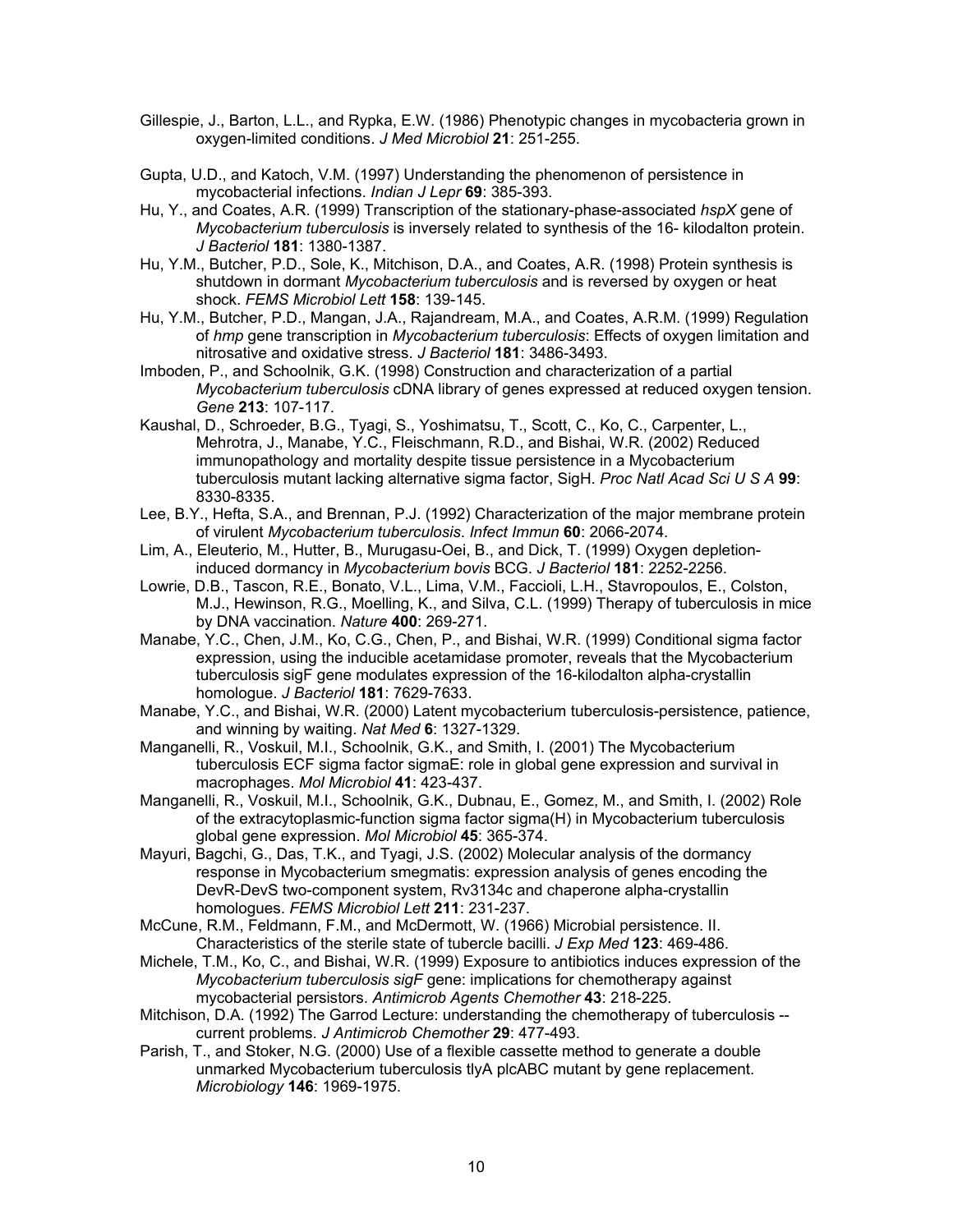- Parkinson, J.S., and Kofoid, E.C. (1992) Communication modules in bacterial signaling proteins. *Ann Rev Genet* **26**: 71-112.
- Parrish, N.M., Dick, J.D., and Bishai, W.R. (1998) Mechanisms of latency in *Mycobacterium tuberculosis*. *Trends Microbiol* **6**: 107-112.
- Pelicic, V., Reyrat, J.M., and Gicquel, B. (1996) Generation of unmarked directed mutations in mycobacteria, using sucrose counter-selectable suicide vectors. *Mol Microbiol* **20**: 919- 925.
- Robertson, H.E. (1933) The persistence of tuberculosis infections. *Am J Pathol* **9**: 711-718.
- Rodriguez, G.M., Voskuil, M.I., Gold, B., Schoolnik, G.K., and Smith, I. (2002) ideR, An essential gene in mycobacterium tuberculosis: role of IdeR in iron-dependent gene expression, iron metabolism, and oxidative stress response. *Infect Immun* **70**: 3371-3381.
- Saini, D.K., Pant, N., Das, T.K., and Tyagi, J.S. (2002) Cloning, Overexpression, Purification, and Matrix-Assisted Refolding of DevS (Rv 3132c) Histidine Protein Kinase of Mycobacterium tuberculosis. *Protein Expr Purif* **25**: 203-208.
- Sambrook, J., Fritsch, E.F., and Maniatis, T. (1989) *Molecular cloning: A laboratory manual*: Cold Spring Harbor Laboratory Press.
- Schoolnik, G.K., Voskuil, M.I., Schnappinger, D., Yildiz, F.H., Meibom, K., Dolganov, N.A., Wilson, M.A., and Chong, K.H. (2001) Whole genome DNA microarray expression analysis of biofilm development by *Vibrio cholerae* O1 E1 Tor. In *Methods Enzymol* Vol. 336. Doyle, R. (ed): Academic Press, pp. 3-18.
- Sherman, D.R., Sabo, P.J., Hickey, M.J., Arain, T.M., Mahairas, G.G., Yuan, Y., Barry III, C.E., and Stover, C.K. (1995) Disparate responses to oxidative stress in saprophytic and pathogenic mycobacteria. *Proc Nat Acad Sci USA* **92**: 6625-6629.
- Sherman, D.R., Voskuil, M., Schnappinger, D., Liao, R., Harrell, M.I., and Schoolnik, G.K. (2001) Regulation of the *Mycobacterium tuberculosis* hypoxic response gene encoding alpha crystallin. *Proc Natl Acad Sci U S A* **98**: 7534-7539.
- Sinha, S., and Tompa, M. (2002) Discovery of novel transcription factor binding sites by statistical overrepresentation. *Nucleic Acids Res* **30**: 5549-60.
- Verbon, A., Hartskeerl, R.A., Schuitema, A., Kolk, A.H., Young, D.B., and Lathigra, R. (1992) The 14,000-molecular-weight antigen of Mycobacterium tuberculosis is related to the alphacrystallin family of low-molecular-weight heat shock proteins. *J Bacteriol* **174**: 1352-1359.
- Wards, B.J., and Collins, D.M. (1996) Electroporation at elevated temperatures substantially improves transformation efficiency of slow-growing mycobacteria. *FEMS Microbiol Lett* **145**: 101-105.
- Wayne, L.G., and Diaz, G.A. (1967) Autolysis and secondary growth of *Mycobacterium tuberculosis* in submerged culture. *J Bacteriol* **93**: 1374-1381.
- Wayne, L.G., and Sramek, H.A. (1994) Metronidazole is bactericidal to dormant cells of *Mycobacterium tuberculosis*. *Antimicrob Agents Chemother* **38**: 2054-2058.
- Wayne, L.G., and Hayes, L.G. (1996) An *in vitro* model for sequential study of shiftdown of *Mycobacterium tuberculosis* through two stages of nonreplicating persistence. *Infect Immun* **64**: 2062-2069.
- Wayne, L.G., and Sohaskey, C.D. (2001) Nonreplicating persistence of *Mycobacterium tuberculosis*. *Ann Rev Microbiol* **55**: 139-163.
- Wilson, M., DeRisi, J., Kristensen, H.H., Imboden, P., Rane, S., Brown, P.O., and Schoolnik, G.K. (1999) Exploring drug-induced alterations in gene expression in *Mycobacterium tuberculosis* by microarray hybridization. *Proc Natl Acad Sci USA* **96**: 12833-12838.
- Winterling, K.W., Chafin, D., Hayes, J.J., Sun, J., Levine, A.S., Yasbin, R.E., and Woodgate, R. (1998) The Bacillus subtilis DinR binding site: redefinition of the consensus sequence. *J Bacteriol* **180**: 2201-2211.
- Yeager, H.J., Azumi, N., and Underhill, C.B. (1996) Fibrosis: the formation of the granuloma matrix. In *Tuberculosis*. Rom, W.N. and Garay, S.M. (eds). Boston: Little, Brown and Co., pp. 363-372.
- Yon, J., and Fried, M. (1989) Precise gene fusion by PCR. *Nucleic Acids Res* **17**: 4895.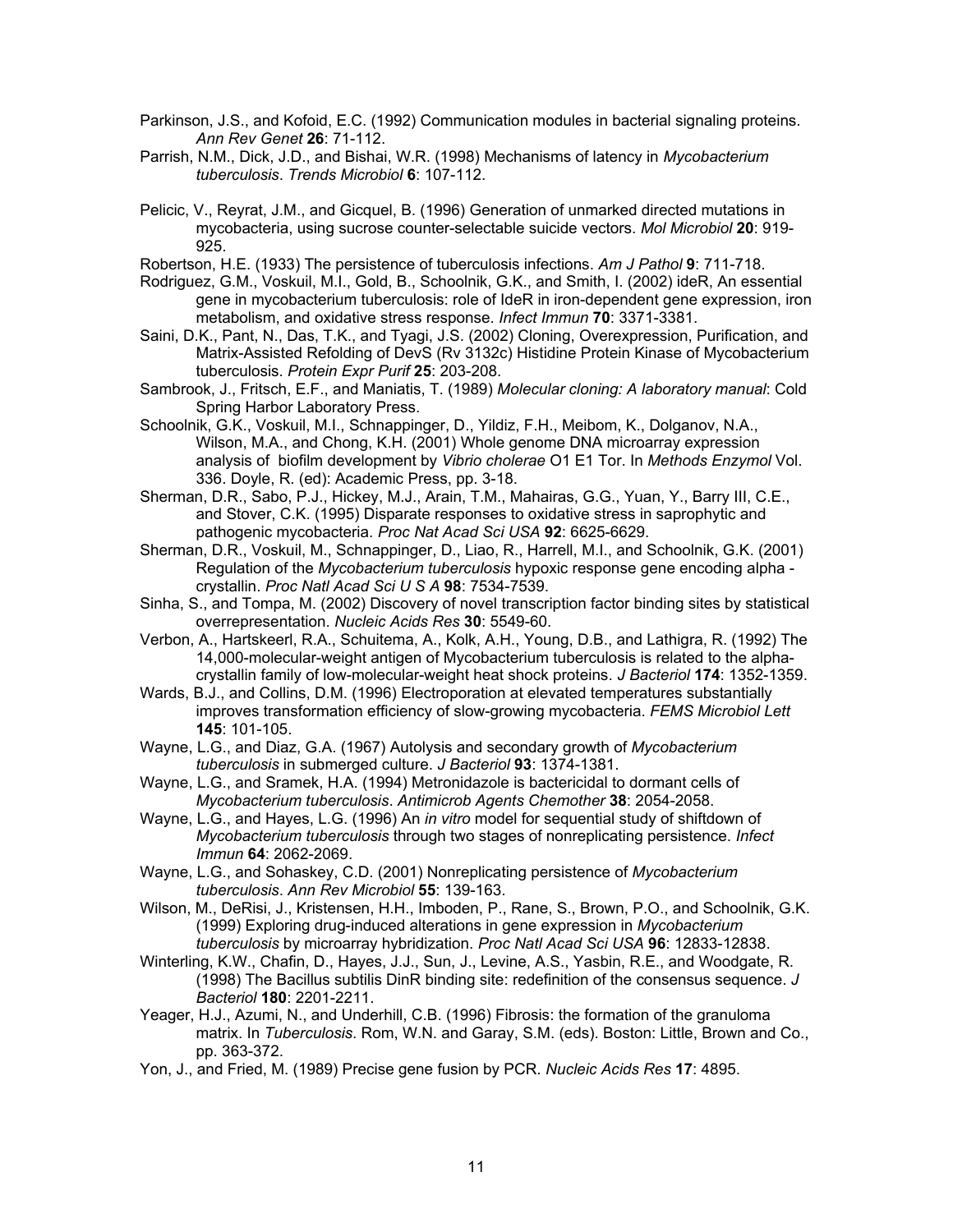- Yuan, Y., Crane, D.D., and Barry III, C.E. (1996) Stationary phase-associated protein expression in *Mycobacterium tuberculosis*: function of the mycobacterial alpha-crystallin homolog. *J Bacteriol* **178**: 4484-4492.
- Yuan, Y., Crane, D.D., Simpson, R.M., Zhu, Y., Hickey, M.J., Sherman, D.R., and Barry III, C.E. (1998) The 16-kDa α-crystallin (Acr) protein of *Mycobacterium tuberculosis* is required for growth in macrophages. *Proc Nat Acad Sci USA* **95**: 9578-9583.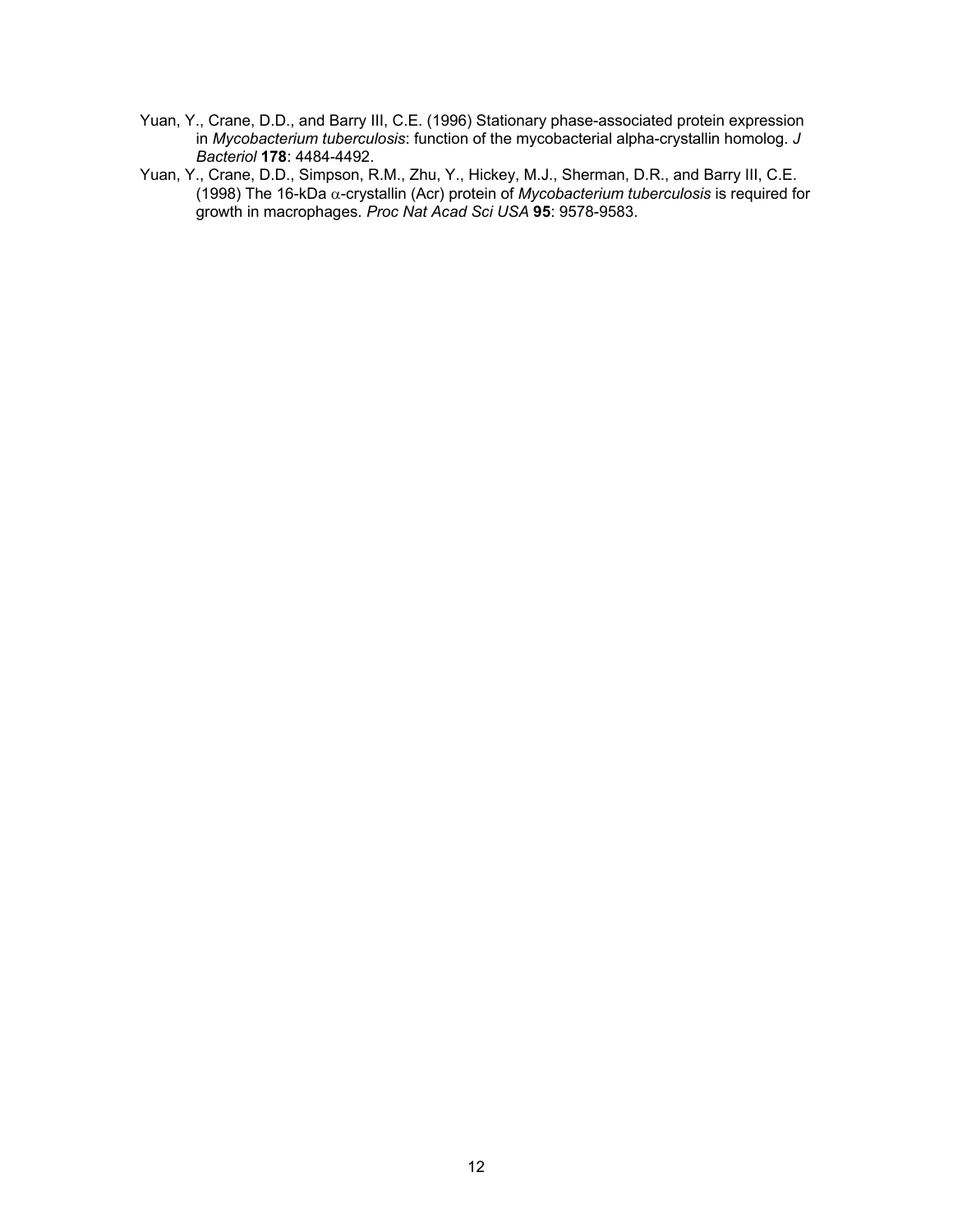| <b>ORF</b>  | Gene  | Rv              | $\triangle$ dos $R$ | Gene product            |
|-------------|-------|-----------------|---------------------|-------------------------|
| * Rv0079    |       | $22.2 \pm 6.9$  | $0.9 \pm 0.1$       | HP                      |
| Rv0080      |       | $7.8 \pm 1.7$   | $0.9 \pm 0.1$       | HP                      |
| Rv0081      |       | $4.9 \pm 1.2$   | $0.5 \pm 0.1$       | transc. regulator       |
| Rv0082      |       | $3.1 \pm 0.4$   | $0.6 \pm 0.1$       | prob. oxidored. sub.    |
| Rv0083      |       | $2.1 \pm 0.4$   | $1.1 \pm 0.2$       | prob. oxidored. sub.    |
| Rv0569      |       | $9.0 \pm 4.3$   | $0.9 \pm 0.1$       | CHP                     |
| Rv0570      | NrdZ  | $5.5 \pm 3.0$   | $1.1 \pm 0.1$       | ribonuc. red. cl. II    |
| * Rv0571c   |       | $1.7 \pm 0.5$   | $1\pm 0.2$          | CHP                     |
| Rv0572c     |       | $3.0 \pm 0.8$   | $1 \pm 0.1$         | ΗP                      |
| * Rv0574c   |       | $2.0 \pm 0.5$   | $1.1 \pm 0.1$       | CHP                     |
| MT0639      |       | $2.0 \pm 0.4$   | $1 \pm 0.2$         | HP                      |
| *** Rv1733c |       | $4.1 \pm 1.3$   | Nd                  | poss. mem. prot.        |
| * Rv1734c   |       | $1.5 \pm 0.1$   | $1 \pm 0.2$         | HP                      |
| Rv1736c     | NarX  | $3.7 \pm 0.7$   | $1 \pm 0.2$         | fused nitrate red.      |
| *** Rv1737c | narK2 | $8.5 \pm 2.0$   | $1.1 \pm 0.2$       | nitrite extrusion prot. |
| *** Rv1738  |       | $22.8 \pm 9.7$  | $1.3 \pm 0.1$       | CHP                     |
| Rv1812c     |       | $3.6 \pm 0.6$   | $1 \pm 0.1$         | HP                      |
| * Rv1813c   |       | $11.4 \pm 3.0$  | $0.8 \pm 0.2$       | CHP                     |
| * Rv1996    |       | $7.9 \pm 4.6$   | 0.7                 | <b>CHP</b>              |
| Rv1997      | CtpF  | $4.3 \pm 2.2$   | $0.8 \pm 0.1$       | cation trans. ATPase    |
| Rv2003c     |       | $2.3 \pm 0.6$   | $0.9 \pm 0.1$       | CHP                     |
| Rv2004c     |       | $4.2 \pm 1.4$   | $1.2\pm0.2$         | HP                      |
| * Rv2005c   |       | $7.3 \pm 3.7$   | $1.3 \pm 0.5$       | CHP                     |
| * Rv2006    | OtsB  | $2.2 \pm 0.9$   | $0.8\pm0.1$         | trehalose phos.         |
| * Rv2007c   | FdxA  | $25.9 \pm 3.3$  | $0.8\pm0$           | ferredoxin              |
| Rv2028c     |       | $6.0 \pm 1.7$   | $0.9 \pm 0.2$       | <b>CHP</b>              |
| Rv2029c     | PfkB  | $13.3 \pm 5.7$  | $0.9\pm0.1$         | phosphofructokin. II    |
| Rv2030c     |       | $27.3 \pm 6.3$  | Nd                  | CHP                     |
| ** Rv2031c  | Acr   | $27.9 \pm 7.6$  | Nd                  | $\alpha$ -crystallin    |
| ** Rv2032   |       | $15.1 \pm 5.0$  | Nd                  | CHP                     |
| Rv2623      |       | $18.8 \pm 4.1$  | Nd                  | CHP                     |
| Rv2624c     |       | $3.9 \pm 1.3$   | 0.6                 | CHP                     |
| Rv2625c     |       | $3.0 \pm 1.1$   | $1.3 \pm 0.1$       | CHP                     |
| ** Rv2626c  |       | $24.5 \pm 4.6$  | $1.2 \pm 0.1$       | CHP                     |
| ** Rv2627c  |       | 12.4 $\pm$ 4.9  | 0.8                 | CHP                     |
| ** Rv2628   |       | $13.6 \pm 10.8$ | $0.8\pm0$           | ΗP                      |
| Rv2629      |       | $7.6 \pm 7.4$   | $1.4 \pm 0.1$       | ΗP                      |
| Rv2630      |       | $6.5 \pm 4.6$   | $2 \pm 0.5$         | ΗP                      |
| Rv2631      |       | $3.4 \pm 2.1$   | $1.4 \pm 0.3$       | CHP                     |
| Rv2830c     |       | $2.6 \pm 0.7$   | $1.2 \pm 0.1$ HP    |                         |
| Rv3126c     |       | $1.7 \pm 0.7$   | $0.8 \pm 0$         | ΗP                      |
| ** Rv3127   |       | $17.4 \pm 2.4$  | $0.8 \pm 0.1$       | <b>CHP</b>              |
| Rv3128c     |       | $1.5 \pm 0.5$   | $0.8 \pm 0.1$       | CHP                     |
| Rv3129      |       | $2.7 \pm 1.3$   | $0.6 \pm 0.1$       | CHP                     |
| * Rv3130c   |       | $25.5 \pm 9.4$  | Nd                  | <b>CHP</b>              |
| * Rv3131    |       | $34.1 \pm 6.4$  | Nd                  | CHP                     |
| Rv3132c     |       | $5.7 \pm 1.1$   | $0.8 \pm 0.1$       | sensor hist. kinase     |
| Rv3133c     | DosR  | $9.1 \pm 3.3$   | $1.1 \pm 0.2$       | 2-comp. resp. reg.      |
| ** Rv3134c  |       | $22.2 \pm 17.9$ | $1.2 \pm 0.2$       | CHP                     |
| Rv3841      | BfrB  | $5.2 \pm 1.9$   | $2.0 \pm 1.3$       | bacterioferritin        |

Table 1. MTB genes whose induction by hypoxia requires DosR.

The presence of one, two or three motif sequences (matrix score >9.5) upstream of a gene is indicated by \*, \*\*, or \*\*\* respectively. Values are fold induction +/- std dev. Gene descriptions are by the Pasteur Institute: http://genolist.pasteur.fr/TubercuList or by TIGR: http://www.tigr.org/tigr-scripts/CMR2/GenomePage3.spl?database=gmt.

Nd = not detected (signal too low). (C)HP = (conserved) hypothetical protein.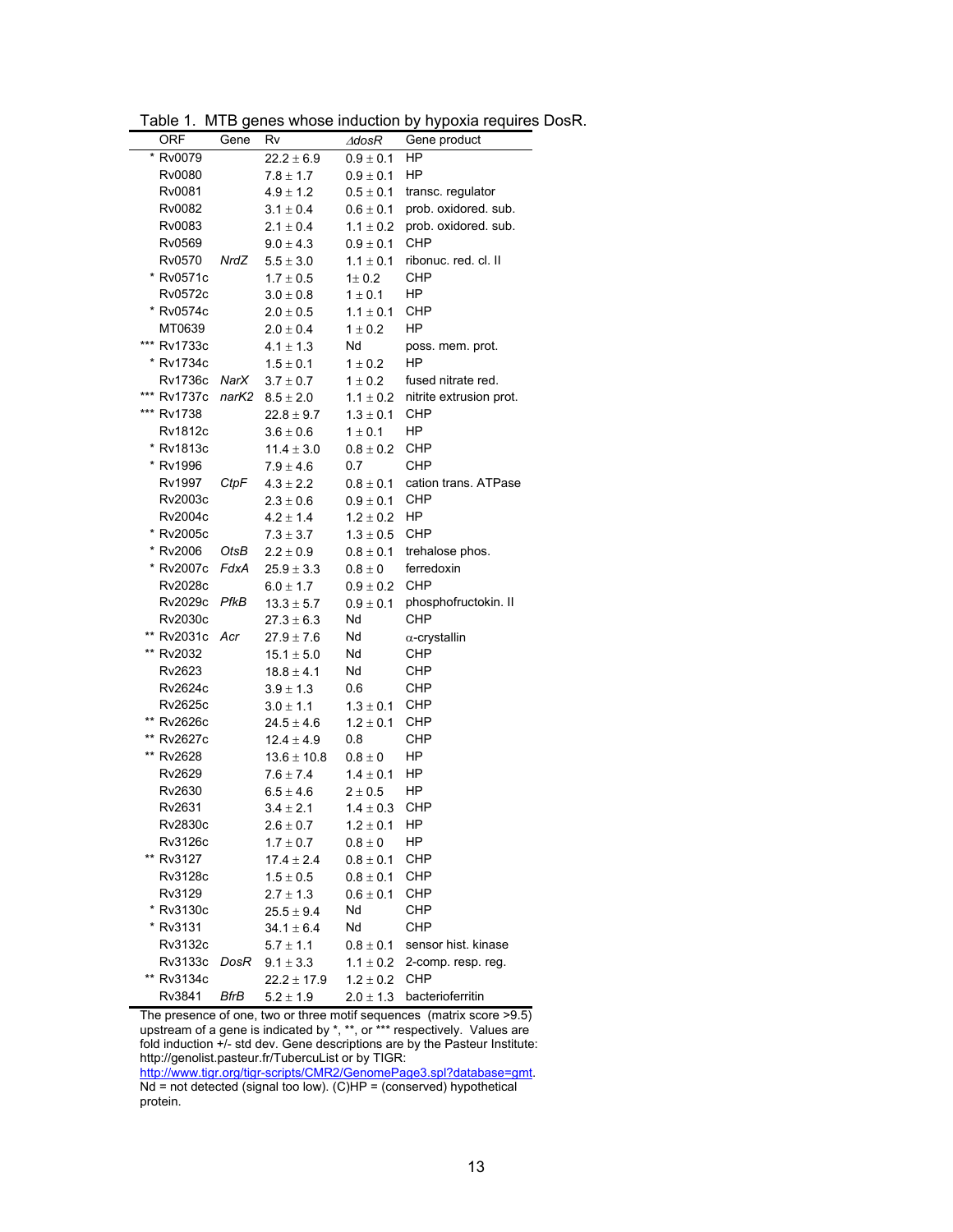|           |           |           |           | relative |           |
|-----------|-----------|-----------|-----------|----------|-----------|
| A         | т         | G         | С         | entropy  | consensus |
| $-0.247$  | 0.391     | $-0.046$  | $-0.0944$ | 0.0172   | Т<br>5'   |
| 0.0719    | 0.789     | $-0.854$  | $-0.046$  | 0.116    | Т         |
| $-0.0014$ | $-0.915$  | 0.133     | 0.254     | 0.0474   | C/G       |
| $-0.542$  | $-2.2$    | 1.25      | $-1.75$   | 0.608    | G         |
| $-1.23$   | $-2.2$    | 1.41      | $-2.56$   | .859     | G         |
| $-1.63$   | -4.01     | 1.48      | $-2.31$   | 1.01     | G         |
| 1.23      | $-0.247$  | $-1.13$   | $-0.306$  | 0.281    | Α         |
| $-0.915$  | $-1.42$   | $-0.854$  | 1.08      | 0.379    | C         |
| $-0.542$  | 0.699     | $-0.144$  | $-0.144$  | 0.0654   | T         |
| 0.789     | 0.914     | $-0.773$  | $-1.23$   | 0.29     | T/A       |
| 0.914     | 0.789     | $-1.23$   | $-0.773$  | 0.29     | A/T       |
| 0.699     | $-0.542$  | $-0.144$  | $-0.144$  | 0.0654   | A         |
| $-1.42$   | $-0.915$  | 1.08      | $-0.854$  | 0.379    | G         |
| $-0.247$  | 1.23      | $-0.306$  | $-1.13$   | 0.281    | т         |
| $-4.01$   | $-1.63$   | $-2.31$   | 1.48      | 1.01     | С         |
| $-2.2$    | $-1.23$   | $-2.56$   | 1.41      | 0.859    | C         |
| $-2.2$    | $-0.542$  | $-1.75$   | 1.25      | 0.608    | C         |
| $-0.915$  | $-0.0014$ | 0.254     | 0.133     | 0.0474   | G/C       |
| 0.789     | 0.0719    | $-0.046$  | $-0.854$  | 0.116    | A         |
| 0.391     | $-0.247$  | $-0.0944$ | $-0.046$  | 0.0172   | 3'<br>Α   |

Table 2. Scoring matrix from which the hypoxia consensus motif is derived.

Values are the log likelihood ratios of each base at each position. Relative entropy describes the relative contribution of that position within the motif to the consensus.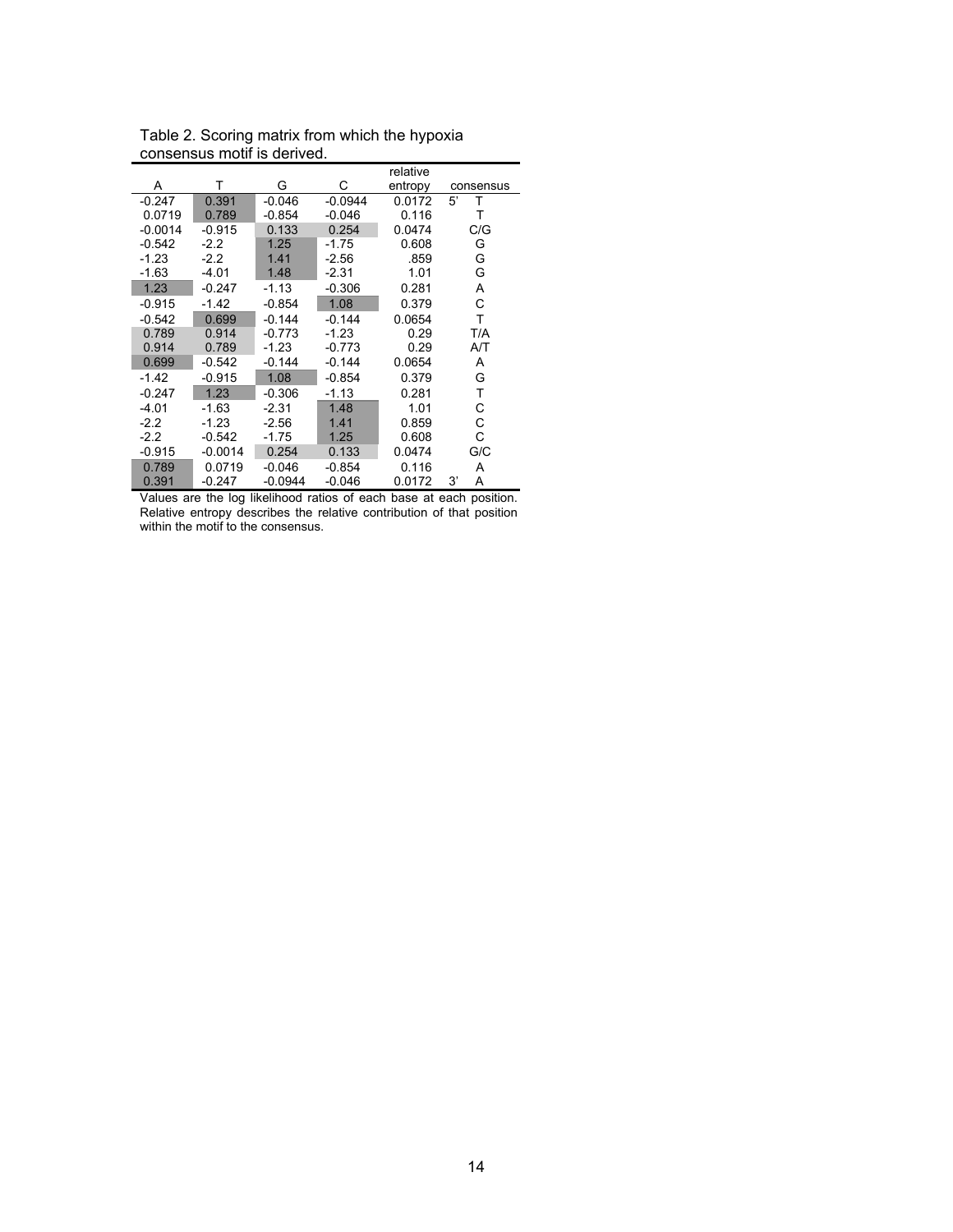|  |  |  | Table 3. Best matches to the hypoxia consensus in H37Rv genome. |  |  |
|--|--|--|-----------------------------------------------------------------|--|--|
|  |  |  |                                                                 |  |  |

| Sequence             | Score | Gene    | Location |
|----------------------|-------|---------|----------|
| qqCGGGACqTAAGTCCCtAA | 15.8  | Rv2627c | -53      |
| TTaGGGcCqqAAGTCCCCAA | 14 6  | Rv1738  | -196     |
| cTGGGGACcqAAGTCCCCqq | 144   | Rv1734c | $-49$    |
| TCGGGGACTTCtGTCCCtAq | 14.4  | acr     | -53      |
| gcCGGGACTTcAGqCCCtAt | 13.6  | Rv1738  | -134     |
| acaGGGtCaATqGTCCCCAA | 13.3  | acr     | $-110$   |
| gaaGGGgCgAAAGTCCCttA | 13.3  | Rv1733c | -146     |
| TTGaGGACcTTcGqCCCCAc | 13.2  | Rv0574c | $-112$   |
| qTGGGGACcAAcGcCCCtqq | 12 7  | Rv3134c | $-92$    |
| catGGGACTTTcGqCCCtqt | 124   | Rv0079  | -89      |
| aTaaGGACTAAcGqCCCtcA | 119   | Rv3134c | $-113$   |
| caCGGGtCaAAcGaCCCtAq | 11.9  | Rv2626c | -90      |
| TTaGaGACTTTAtqCCCtAc | 11 8  | Rv1813c | -272     |

Scores are the sum of the log likelihood ratios for each position in the motif. Location is relative to the translation start site as determined at: http://genolist.pasteur.fr/TubercuList, except for *acr*, where location is relative to the transcription start site defined here.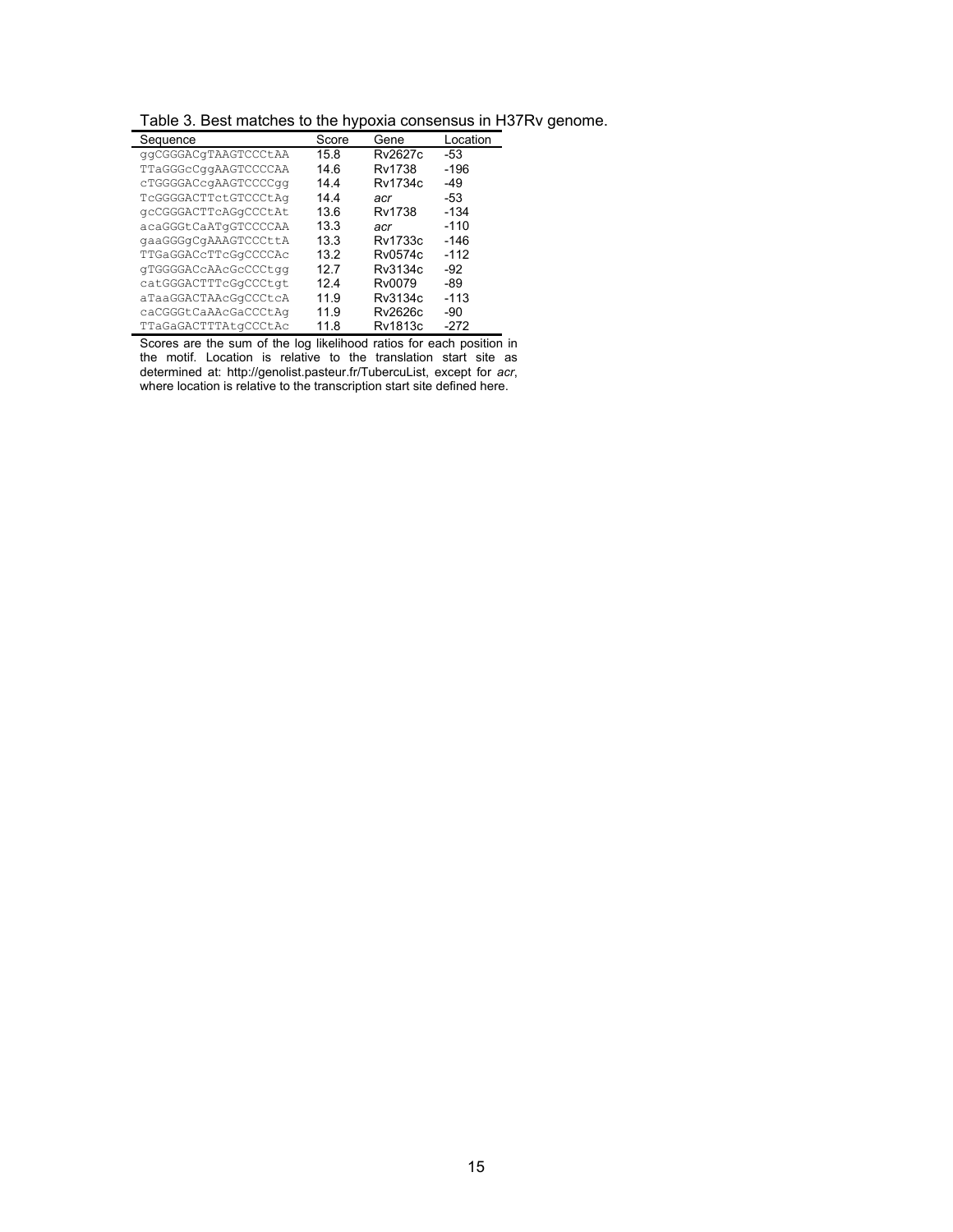

Figure 1. DosR binds to DNA upstream of the *acr* coding sequence. A. SDS-PAGE analysis of DosR expression in *E. coli*. The *dosR* coding sequence was cloned into a pET expression vector, and expression was induced by IPTG. Lanes (1-3) full length: 1) uninduced, 2) induced 2 hr,  $3$ ) induced 5 hr, lanes  $(4-5)$  aa 1-134: 4) uninduced, 5) induced 5 hr, lanes (6-7) aa 144-217: 6) uninduced, 7) induced 5 hr. Arrows indicate the position at which DosR is expected to migrate. B. Electrophoretic mobility shift assay (EMSA) *of E. coli* extracts with full-length, N-terminal and C-terminal portions of DosR and radiolabeled *acr* promoter DNA. Lanes: 1) no extract, 2) aa 1- 217 (full length), 3) aa 1-134, 4) aa 144-217.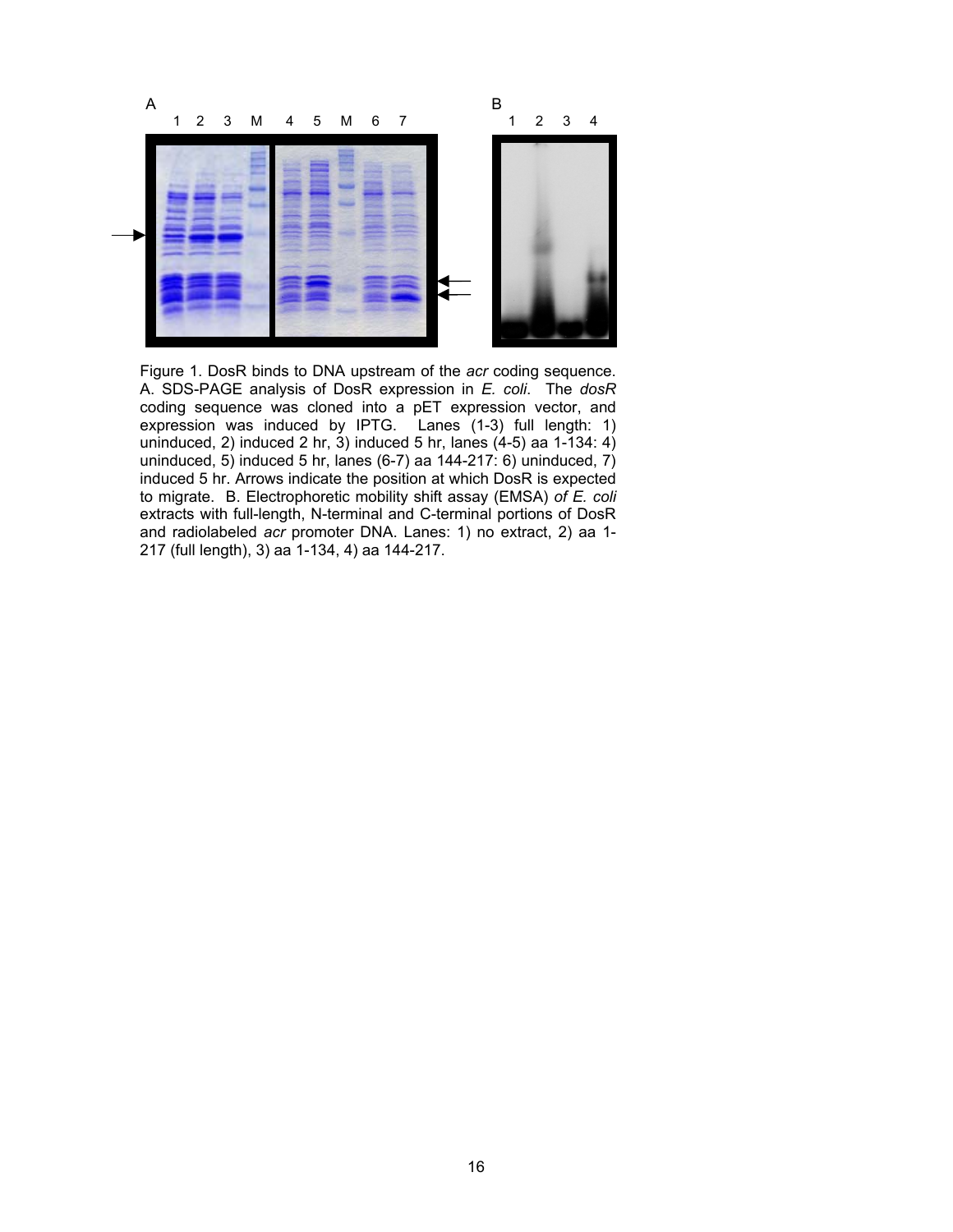

Figure 2. Localization of the *acr* transcription start site. Primer extension was performed with RNA from oxygenated (rolling) and hypoxic (static) log-phase cultures of MTB. Products were sized on a sequencing ladder of the *acr* promoter region.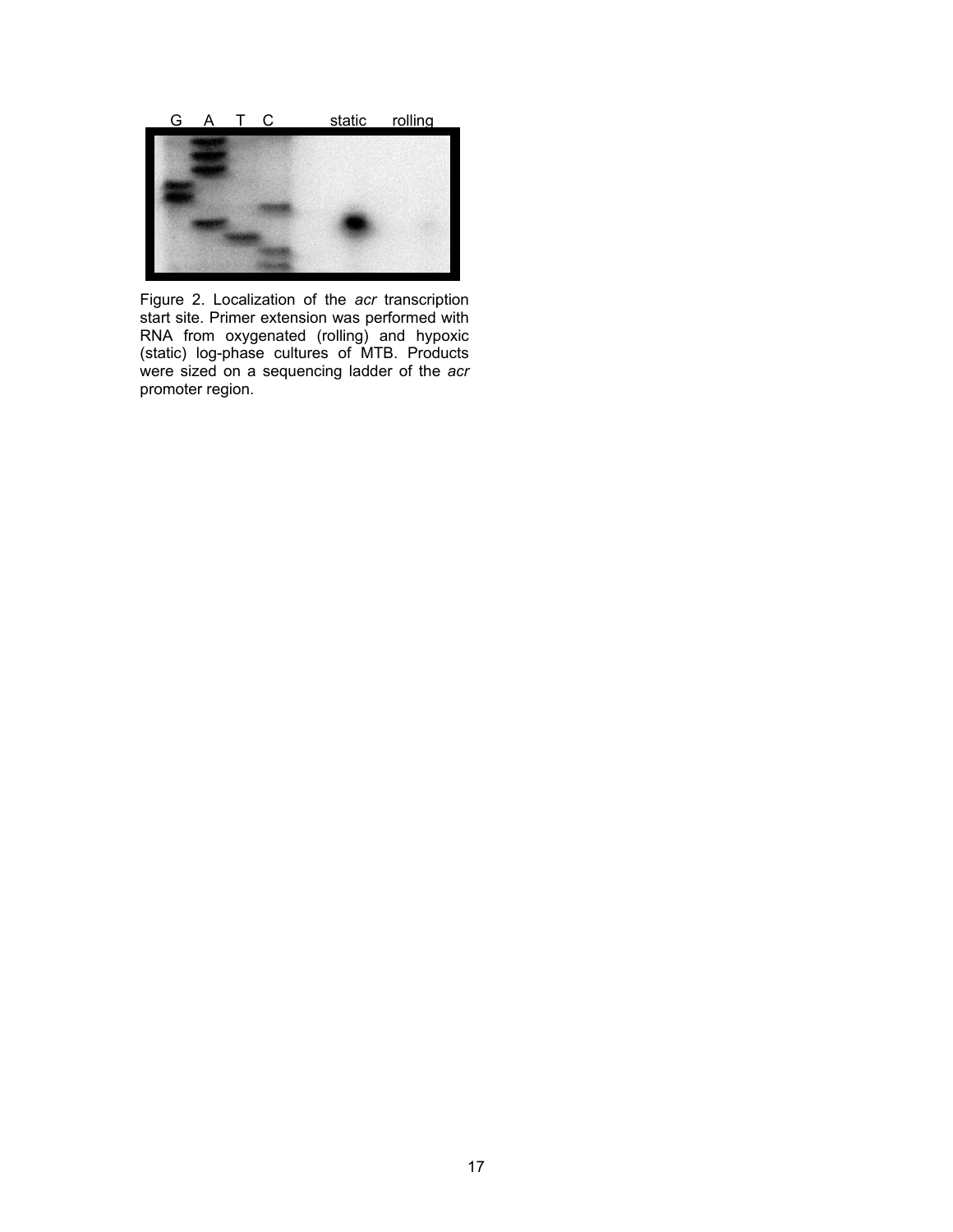

Figure 3. Localization of DosR binding within the *acr* promoter. A. EMSA of *E. coli* extracts and radiolabeled overlapping regions of *acr* promoter DNA. Labeled probe A (-149 to -96); B (-111 to -79); C (-89 to -49); D (-66 to -34). For each fragment, DNA was mixed with 1) no extract, 2) uninduced extract, and 3) induced extract. B. Schematic diagram of *acr* promoter (solid black line) with regions analyzed (dashed lines) relative to hypoxia motif sites (black boxes).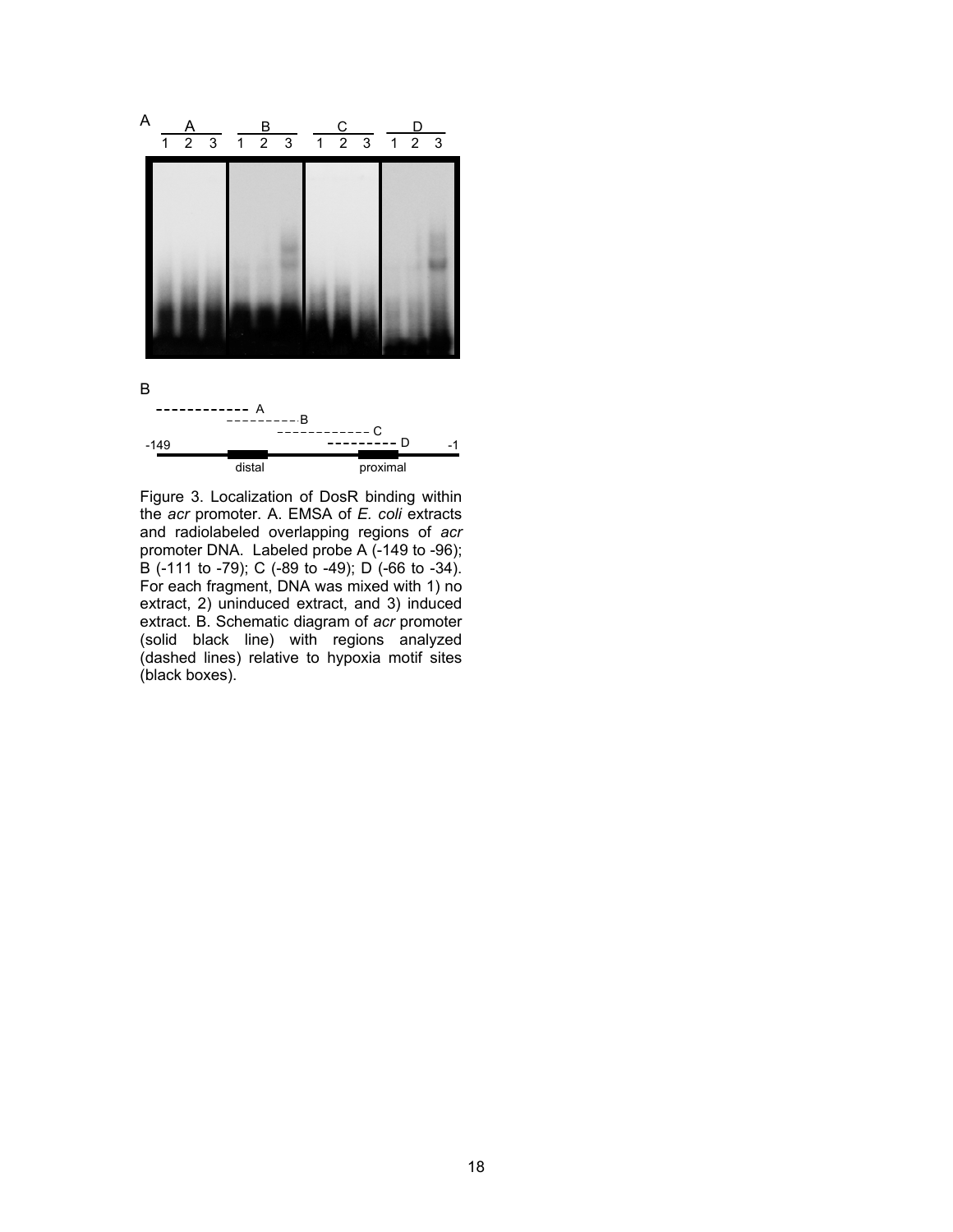distal: -110 to -91 acagggtcaatggtccccaa proximal: -53 to -34 tcggggacttctgtccctag A



Figure 4. Effects of mutations in the hypoxia motifs upstream of the *acr* coding sequence. A. 20 mer hypoxia motifs in the native *acr* promoter. Positions are relative to transcription start site. Underlined bases were mutated as follows: "ccaa"  $\rightarrow$  "ggtt," and "tcgg"  $\rightarrow$  "agcc." B. EMSA with radiolabeled probes and specific unlabeled competitor DNAs. Lanes 1-6, labeled probe (-111 to -79); lanes 7-12, labeled probe (-66 to -34). Lanes 1 and 7: no extract control. Lanes 2 and 8: no competitor control. Lanes 3 and 11: unlabeled competitor (-111 to -79). Lanes 4 and 12: unlabeled competitor (mutant -111 to -79). Lanes 5 and 9: unlabeled competitor (-66 to -34). Lanes 6 and 10: unlabeled competitor (mutant -66 to -34). C. Hypoxic induction of *acr* promoter with mutations in the hypoxia motifs. Activity of *acr* promoter was measured by luciferase reporter gene assay. Indicated mutations in distal and proximal motifs were made as described above. Shown are representative data from one of two experiments, each of which was performed in duplicate.